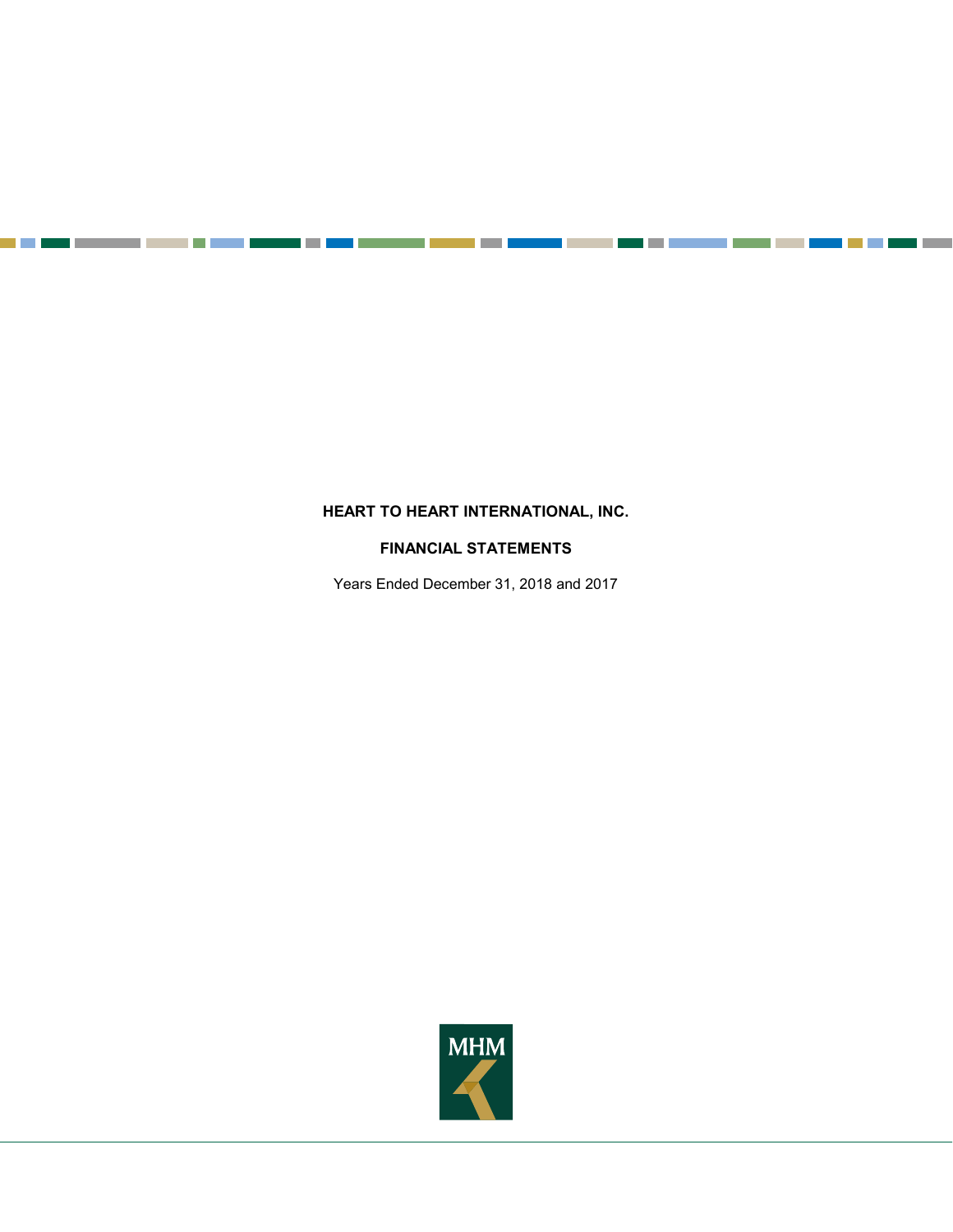

## INDEPENDENT AUDITORS' REPORT

To the Board of Directors

## HEART TO HEART INTERNATIONAL, INC.

We have audited the accompanying financial statements of Heart to Heart International, Inc. (the "Organization"), which comprise the statements of financial position as of December 31, 2018 and 2017, and the related statements of activities, functional expenses, and cash flows for the years then ended, and the related notes to the financial statements.

## Management's Responsibility for the Financial Statements

Management is responsible for the preparation and fair presentation of these financial statements in accordance with accounting principles generally accepted in the United States of America; this includes the design, implementation, and maintenance of internal control relevant to the preparation and fair presentation of financial statements that are free from material misstatement, whether due to fraud or error.

### Auditors' Responsibility

Our responsibility is to express an opinion on these financial statements based on our audits. We conducted our audits in accordance with auditing standards generally accepted in the United States of America. Those standards require that we plan and perform the audit to obtain reasonable assurance about whether the financial statements are free from material misstatement.

An audit involves performing procedures to obtain audit evidence about the amounts and disclosures in the financial statements. The procedures selected depend on the auditors' judgment, including the assessment of the risks of material misstatement of the financial statements, whether due to fraud or error. In making those risk assessments, the auditors consider internal control relevant to the Organization's preparation and fair presentation of the financial statements in order to design audit procedures that are appropriate in the circumstances, but not for the purpose of expressing an opinion on the effectiveness of the Organization's internal control. Accordingly, we express no such opinion. An audit also includes evaluating the appropriateness of accounting policies used and the reasonableness of significant accounting estimates made by management, as well as evaluating the overall presentation of the financial statements.

We believe that the audit evidence we have obtained is sufficient and appropriate to provide a basis for our audit opinion.

### Opinion

In our opinion, the financial statements referred to above present fairly, in all material respects, the financial position of Heart to Heart International, Inc. as of December 31, 2018 and 2017, and the changes in net assets and cash flows for the years then ended, in accordance with accounting principles generally accepted in the United States of America.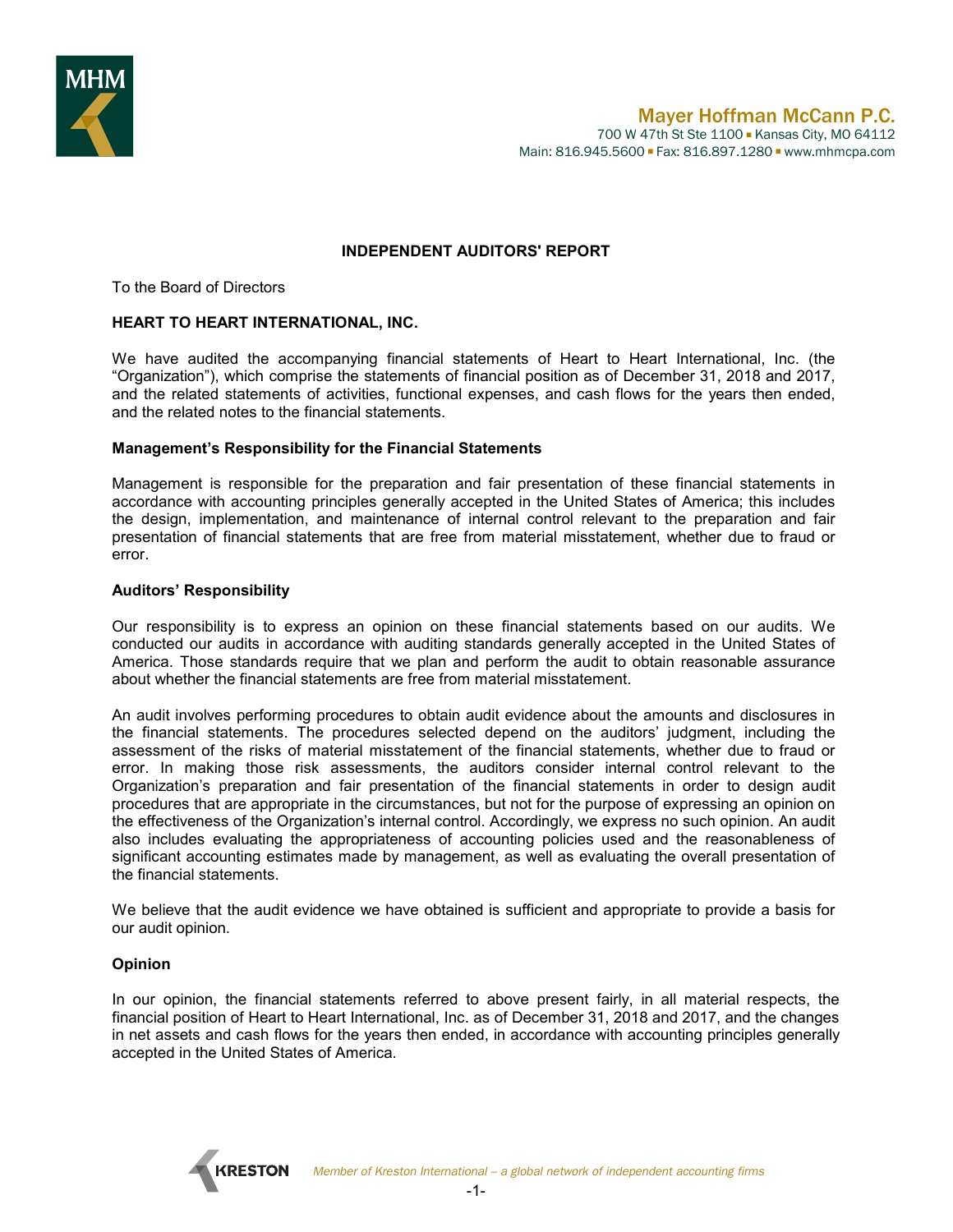## Emphasis of Matter

As discussed in Note 1 to the financial statements, in 2018, the Organization adopted Accounting Standards Update ("ASU") No. 2016-14, Not-for-Profit Entities (Topic 958): Presentation of Financial Statements of Not-for-Profit Entities. Our opinion is not modified with respect to this matter.

Mayer Hoffman McCann P.C.

Kansas City, Missouri August 20, 2019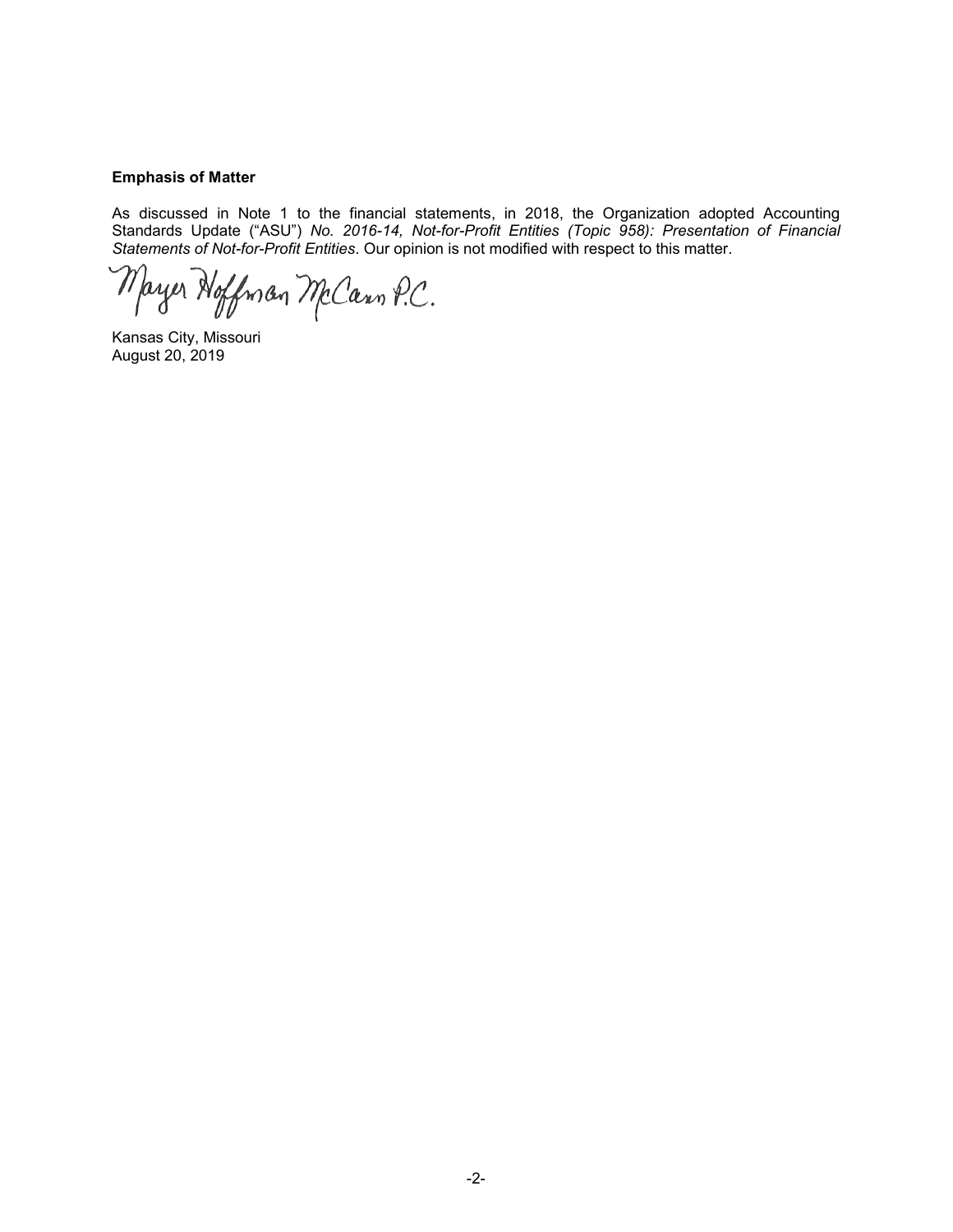# STATEMENTS OF FINANCIAL POSITION

December 31, 2018 and 2017

|                                                                | 2018             | 2017             |
|----------------------------------------------------------------|------------------|------------------|
| <b>ASSETS</b>                                                  |                  |                  |
| <b>CURRENT ASSETS</b>                                          |                  |                  |
| Cash and cash equivalents                                      | \$<br>5,949,422  | \$<br>5,842,555  |
| Certificates of deposit                                        | 250,000          | 466,304          |
| Investments                                                    | 40,628           | 41,714           |
| Accounts receivable                                            | 104,379          | 9,018            |
| Pledges receivable, current portion                            | 472,230          |                  |
| Grants receivable, current portion                             | 206,653          | 224,169          |
| Federal grants receivable                                      | 1,725,455        |                  |
| Inventory                                                      | 15,485,623       | 37,792,141       |
| Other current assets                                           | 78,689           | 65,095           |
| TOTAL CURRENT ASSETS                                           | 24,313,079       | 44,440,996       |
| PLEDGES RECEIVABLE, less current portion above                 | 384,668          |                  |
| GRANTS RECEIVABLE, less current portion above                  |                  | 199,207          |
| PROPERTY AND EQUIPMENT, at cost, less accumulated depreciation | 10,304,221       | 1,014,816        |
| <b>TOTAL ASSETS</b>                                            | \$<br>35,001,968 | \$<br>45,655,019 |
| <b>LIABILITIES</b>                                             |                  |                  |
| <b>CURRENT LIABILITIES</b>                                     |                  |                  |
| Accounts payable                                               | \$<br>1,773,406  | \$<br>41,101     |
| <b>Accrued liabilities</b>                                     | 199,497          | 247,867          |
| Deferred revenue                                               | 185,857          |                  |
| Long-term debt, current portion                                | 145,598          | 43,906           |
| <b>TOTAL CURRENT LIABILITIES</b>                               | 2,304,358        | 332,874          |
|                                                                |                  |                  |
| LONG-TERM DEBT, less current portion above                     | 7,829,402        | 292,763          |
| <b>TOTAL LIABILITIES</b>                                       | 10,133,760       | 625,637          |
| <b>NET ASSETS</b>                                              |                  |                  |
| NET ASSETS WITHOUT DONOR RESTRICTIONS                          | 21,827,127       | 41,106,535       |
| NET ASSETS WITH DONOR RESTRICTIONS                             | 3,041,081        | 3,922,847        |
| <b>TOTAL NET ASSETS</b>                                        | 24,868,208       | 45,029,382       |
| TOTAL LIABILITIES AND NET ASSETS                               | \$<br>35,001,968 | \$<br>45,655,019 |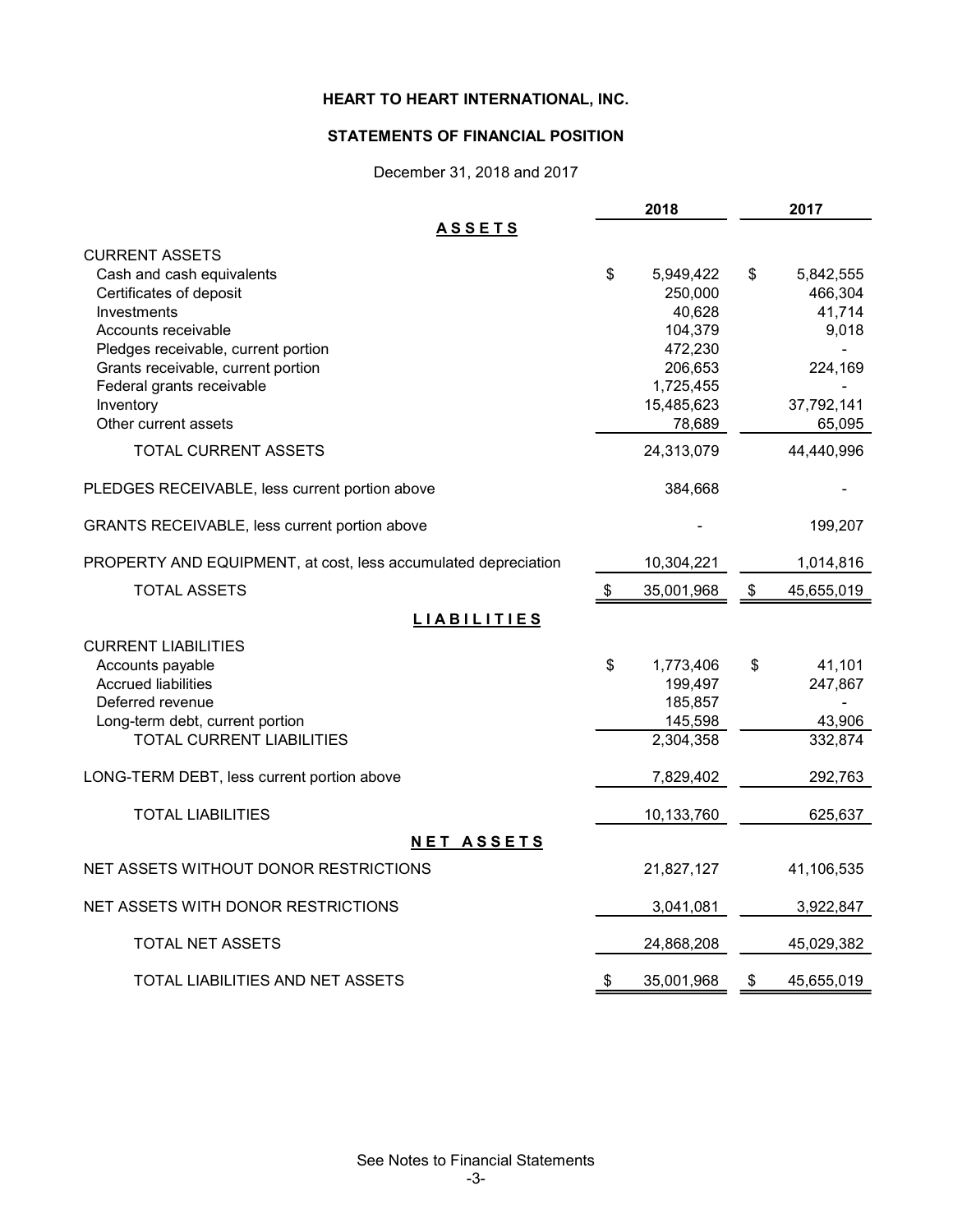## STATEMENTS OF ACTIVITIES

| HEART TO HEART INTERNATIONAL, INC.                              |                                |      |                          |
|-----------------------------------------------------------------|--------------------------------|------|--------------------------|
| <b>STATEMENTS OF ACTIVITIES</b>                                 |                                |      |                          |
| Years Ended December 31, 2018 and 2017                          |                                |      |                          |
|                                                                 | 2018                           | 2017 |                          |
| SUPPORT AND REVENUE WITHOUT DONOR RESTRICTIONS<br>Gifts in kind |                                |      |                          |
| Contributions                                                   | 215,590,523<br>\$<br>1,688,118 | \$   | 127,219,274<br>1,959,735 |
| Donated shipping                                                | 1,041,169                      |      | 1,562,693                |
| Governmental and corporate grants                               | 7,032,592                      |      | 1,772,072                |
| Program revenue                                                 | 1,420,177                      |      | 1,270,466                |
| Investment income, net                                          | 10,366                         |      | 2,915                    |
| (Loss)/gain on currency conversion                              | 6,337                          |      | (1,008)                  |
| (Loss)/gain on sale of assets                                   | (4, 424)                       |      | 7,660                    |
| Other income                                                    | 6,917                          |      | 2,197                    |
| Net assets released from restrictions                           | 4,868,745                      |      | 4,385,875                |
| TOTAL SUPPORT AND REVENUE WITHOUT DONOR RESTRICTIONS            | 231,660,520                    |      | 138,181,879              |
| <b>EXPENSES</b>                                                 |                                |      |                          |
| Program services - international                                | 221,211,805                    |      | 97,057,940               |
| Program services - domestic                                     | 10,583,051                     |      | 4,951,850                |
| Program services - kit building                                 | 668,110                        |      |                          |
| <b>Total Program services</b>                                   | 232,462,966                    |      | 102,009,790              |
| General and administrative                                      | 623,890                        |      | 470,412                  |
| Fundraising and public relations                                | 615,055                        |      | 255,474                  |
| <b>Total Supporting services</b>                                | 1,238,945                      |      | 725,886                  |
| <b>TOTAL EXPENSES</b>                                           | 233,701,911                    |      | 102,735,676              |
| <b>OTHER REVENUE (EXPENSE)</b>                                  |                                |      |                          |
| Inventory valuation adjustment                                  | (17, 238, 017)                 |      | (1,999,300)              |
| CHANGES IN NET ASSETS WITHOUT DONOR RESTRICTIONS                | (19, 279, 408)                 |      | 33,446,903               |
| NET ASSETS WITH DONOR RESTRICTIONS                              |                                |      |                          |
| Contributions                                                   | 3,211,986                      |      | 3,962,981                |
| Governmental and corporate grants                               | 777,027                        |      | 3,220,845                |
| Investment (loss) income                                        | (2,034)                        |      | 3,647                    |
| Net assets released from restrictions                           | (4,868,745)                    |      | (4,385,875)              |
| CHANGES IN NET ASSETS WITH DONOR RESTRICTIONS                   | (881, 766)                     |      | 2,801,598                |
| <b>CHANGES IN NET ASSETS</b>                                    | (20, 161, 174)                 |      | 36,248,501               |
| NET ASSETS, BEGINNING OF YEAR                                   | 45,029,382                     |      | 8,780,881                |
| NET ASSETS, END OF YEAR                                         | 24,868,208                     |      | 45,029,382               |
|                                                                 | \$                             | \$   |                          |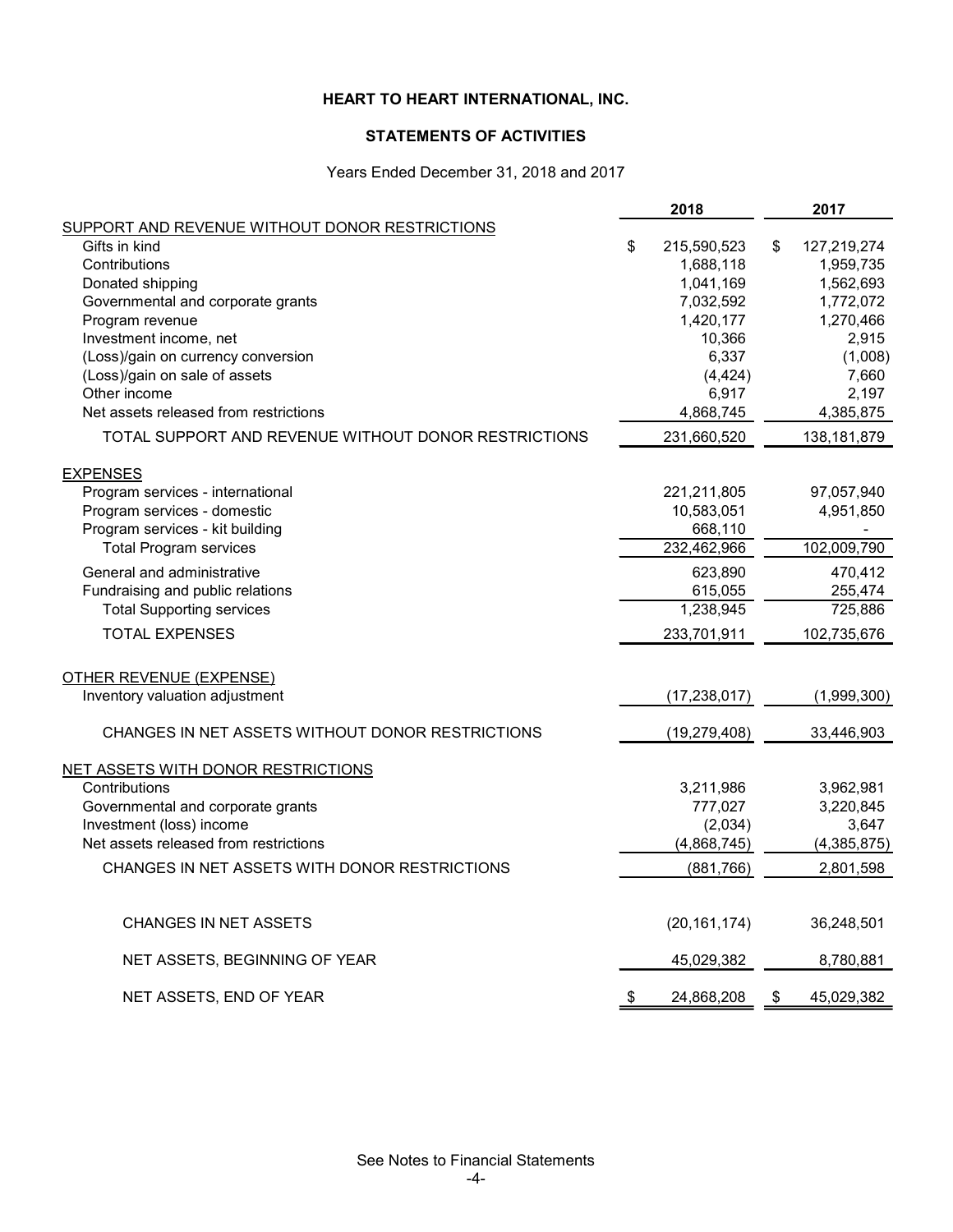# STATEMENT OF FUNCTIONAL EXPENSES

| STATEMENT OF FUNCTIONAL EXPENSES<br>Year Ended December 31, 2018<br><b>Program Services</b><br><b>Kit Building</b><br>International<br><b>Domestic</b><br><b>General and</b><br><b>Total</b><br><b>Fundraising</b><br><b>Projects</b><br><b>Projects</b><br>Administrative<br>Distributed aid<br>241,496 \$<br>642,580<br>\$<br>$-$ \$<br>884,076<br>\$<br>\$<br>\$<br>$\blacksquare$<br>$\overline{\phantom{0}}$<br>73,660<br>136,975<br>210,635<br>Donated medical and other services<br>$\blacksquare$<br>364,245<br>359,027<br>317,897<br>1,041,169<br>Donated shipping<br>$\blacksquare$<br>7,995<br>2,665<br>54,862<br>13,869<br>24,841<br>5,492<br>Insurance<br>Interest, fees, and bank charges<br>5,119<br>7,169<br>617<br>11,494<br>31,807<br>56,206<br>6,555<br>1,221<br>8,970<br>896<br>61,492<br>Maintenance and repairs<br>43,850<br>738,536<br>11,358<br>133,672<br>971,043<br>Medical and contract services<br>87,477<br>Office<br>158,615<br>21,276<br>23,771<br>50,290<br>343,096<br>89,144<br>CDC equipment purchases<br>5,896,458<br>5,896,458<br>$\overline{a}$<br>Postage and shipping<br>32,849<br>26,470<br>1,443<br>3,940<br>64,702<br>$\blacksquare$<br>5,242<br>2,076<br>631<br>3,799<br>29,265<br>Printing<br>17,517<br>Professional fees<br>5,684<br>23,610<br>3,744<br>4,873<br>9,310<br>47,221<br>Publicity<br>6,216<br>2,270<br>6,459<br>$\overline{\phantom{a}}$<br>3,945<br>18,890<br>185,343<br>133,399<br>27,332<br>19,147<br>365,221<br>Rent<br>Salaries and benefits<br>821,759<br>611,767<br>202,019<br>455,740<br>175,971<br>2,267,256<br>15,630<br>5,386<br>8,106<br>138,110<br>167,232<br>Special events<br>219<br>Staff development<br>1,550<br>655<br>85<br>2,554<br>45<br>46,646<br>2,289<br>1,073<br>64,690<br>Telephone<br>13,662<br>1,020<br>Travel and meals<br>354,367<br>245,988<br>72,706<br>9,255<br>26,720<br>709,036<br>Expenses before depreciation<br>3,114,919<br>8,319,455<br>668,110<br>537,565<br>615,055<br>13,255,104<br>and gifts-in-kind distribution<br>52,942<br>6,570<br>86,325<br>145,837<br>Depreciation<br>2,257,026<br>Gifts-in-kind distribution<br>218,043,944<br>220,300,970<br>$\overline{\phantom{a}}$<br>$\overline{\phantom{a}}$<br><b>TOTAL EXPENSES</b><br>668,110 \$<br>623,890<br>221,211,805 \$<br>10,583,051<br>\$<br>\$<br>615,055<br>233, 701, 911<br>- \$<br>94.66%<br>4.53%<br>0.29%<br>0.26%<br>0.26%<br>100.00% |  | HEART TO HEART INTERNATIONAL, INC. |  |  |
|------------------------------------------------------------------------------------------------------------------------------------------------------------------------------------------------------------------------------------------------------------------------------------------------------------------------------------------------------------------------------------------------------------------------------------------------------------------------------------------------------------------------------------------------------------------------------------------------------------------------------------------------------------------------------------------------------------------------------------------------------------------------------------------------------------------------------------------------------------------------------------------------------------------------------------------------------------------------------------------------------------------------------------------------------------------------------------------------------------------------------------------------------------------------------------------------------------------------------------------------------------------------------------------------------------------------------------------------------------------------------------------------------------------------------------------------------------------------------------------------------------------------------------------------------------------------------------------------------------------------------------------------------------------------------------------------------------------------------------------------------------------------------------------------------------------------------------------------------------------------------------------------------------------------------------------------------------------------------------------------------------------------------------------------------------------------------------------------------------------------------------------------------------------------------------------------------------------------------------------------------------------------------------------------------------------------------------------------------------------------------------------------------------|--|------------------------------------|--|--|
|                                                                                                                                                                                                                                                                                                                                                                                                                                                                                                                                                                                                                                                                                                                                                                                                                                                                                                                                                                                                                                                                                                                                                                                                                                                                                                                                                                                                                                                                                                                                                                                                                                                                                                                                                                                                                                                                                                                                                                                                                                                                                                                                                                                                                                                                                                                                                                                                            |  |                                    |  |  |
|                                                                                                                                                                                                                                                                                                                                                                                                                                                                                                                                                                                                                                                                                                                                                                                                                                                                                                                                                                                                                                                                                                                                                                                                                                                                                                                                                                                                                                                                                                                                                                                                                                                                                                                                                                                                                                                                                                                                                                                                                                                                                                                                                                                                                                                                                                                                                                                                            |  |                                    |  |  |
|                                                                                                                                                                                                                                                                                                                                                                                                                                                                                                                                                                                                                                                                                                                                                                                                                                                                                                                                                                                                                                                                                                                                                                                                                                                                                                                                                                                                                                                                                                                                                                                                                                                                                                                                                                                                                                                                                                                                                                                                                                                                                                                                                                                                                                                                                                                                                                                                            |  |                                    |  |  |
|                                                                                                                                                                                                                                                                                                                                                                                                                                                                                                                                                                                                                                                                                                                                                                                                                                                                                                                                                                                                                                                                                                                                                                                                                                                                                                                                                                                                                                                                                                                                                                                                                                                                                                                                                                                                                                                                                                                                                                                                                                                                                                                                                                                                                                                                                                                                                                                                            |  |                                    |  |  |
|                                                                                                                                                                                                                                                                                                                                                                                                                                                                                                                                                                                                                                                                                                                                                                                                                                                                                                                                                                                                                                                                                                                                                                                                                                                                                                                                                                                                                                                                                                                                                                                                                                                                                                                                                                                                                                                                                                                                                                                                                                                                                                                                                                                                                                                                                                                                                                                                            |  |                                    |  |  |
|                                                                                                                                                                                                                                                                                                                                                                                                                                                                                                                                                                                                                                                                                                                                                                                                                                                                                                                                                                                                                                                                                                                                                                                                                                                                                                                                                                                                                                                                                                                                                                                                                                                                                                                                                                                                                                                                                                                                                                                                                                                                                                                                                                                                                                                                                                                                                                                                            |  |                                    |  |  |
|                                                                                                                                                                                                                                                                                                                                                                                                                                                                                                                                                                                                                                                                                                                                                                                                                                                                                                                                                                                                                                                                                                                                                                                                                                                                                                                                                                                                                                                                                                                                                                                                                                                                                                                                                                                                                                                                                                                                                                                                                                                                                                                                                                                                                                                                                                                                                                                                            |  |                                    |  |  |
|                                                                                                                                                                                                                                                                                                                                                                                                                                                                                                                                                                                                                                                                                                                                                                                                                                                                                                                                                                                                                                                                                                                                                                                                                                                                                                                                                                                                                                                                                                                                                                                                                                                                                                                                                                                                                                                                                                                                                                                                                                                                                                                                                                                                                                                                                                                                                                                                            |  |                                    |  |  |
|                                                                                                                                                                                                                                                                                                                                                                                                                                                                                                                                                                                                                                                                                                                                                                                                                                                                                                                                                                                                                                                                                                                                                                                                                                                                                                                                                                                                                                                                                                                                                                                                                                                                                                                                                                                                                                                                                                                                                                                                                                                                                                                                                                                                                                                                                                                                                                                                            |  |                                    |  |  |
|                                                                                                                                                                                                                                                                                                                                                                                                                                                                                                                                                                                                                                                                                                                                                                                                                                                                                                                                                                                                                                                                                                                                                                                                                                                                                                                                                                                                                                                                                                                                                                                                                                                                                                                                                                                                                                                                                                                                                                                                                                                                                                                                                                                                                                                                                                                                                                                                            |  |                                    |  |  |
|                                                                                                                                                                                                                                                                                                                                                                                                                                                                                                                                                                                                                                                                                                                                                                                                                                                                                                                                                                                                                                                                                                                                                                                                                                                                                                                                                                                                                                                                                                                                                                                                                                                                                                                                                                                                                                                                                                                                                                                                                                                                                                                                                                                                                                                                                                                                                                                                            |  |                                    |  |  |
|                                                                                                                                                                                                                                                                                                                                                                                                                                                                                                                                                                                                                                                                                                                                                                                                                                                                                                                                                                                                                                                                                                                                                                                                                                                                                                                                                                                                                                                                                                                                                                                                                                                                                                                                                                                                                                                                                                                                                                                                                                                                                                                                                                                                                                                                                                                                                                                                            |  |                                    |  |  |
|                                                                                                                                                                                                                                                                                                                                                                                                                                                                                                                                                                                                                                                                                                                                                                                                                                                                                                                                                                                                                                                                                                                                                                                                                                                                                                                                                                                                                                                                                                                                                                                                                                                                                                                                                                                                                                                                                                                                                                                                                                                                                                                                                                                                                                                                                                                                                                                                            |  |                                    |  |  |
|                                                                                                                                                                                                                                                                                                                                                                                                                                                                                                                                                                                                                                                                                                                                                                                                                                                                                                                                                                                                                                                                                                                                                                                                                                                                                                                                                                                                                                                                                                                                                                                                                                                                                                                                                                                                                                                                                                                                                                                                                                                                                                                                                                                                                                                                                                                                                                                                            |  |                                    |  |  |
|                                                                                                                                                                                                                                                                                                                                                                                                                                                                                                                                                                                                                                                                                                                                                                                                                                                                                                                                                                                                                                                                                                                                                                                                                                                                                                                                                                                                                                                                                                                                                                                                                                                                                                                                                                                                                                                                                                                                                                                                                                                                                                                                                                                                                                                                                                                                                                                                            |  |                                    |  |  |
|                                                                                                                                                                                                                                                                                                                                                                                                                                                                                                                                                                                                                                                                                                                                                                                                                                                                                                                                                                                                                                                                                                                                                                                                                                                                                                                                                                                                                                                                                                                                                                                                                                                                                                                                                                                                                                                                                                                                                                                                                                                                                                                                                                                                                                                                                                                                                                                                            |  |                                    |  |  |
|                                                                                                                                                                                                                                                                                                                                                                                                                                                                                                                                                                                                                                                                                                                                                                                                                                                                                                                                                                                                                                                                                                                                                                                                                                                                                                                                                                                                                                                                                                                                                                                                                                                                                                                                                                                                                                                                                                                                                                                                                                                                                                                                                                                                                                                                                                                                                                                                            |  |                                    |  |  |
|                                                                                                                                                                                                                                                                                                                                                                                                                                                                                                                                                                                                                                                                                                                                                                                                                                                                                                                                                                                                                                                                                                                                                                                                                                                                                                                                                                                                                                                                                                                                                                                                                                                                                                                                                                                                                                                                                                                                                                                                                                                                                                                                                                                                                                                                                                                                                                                                            |  |                                    |  |  |
|                                                                                                                                                                                                                                                                                                                                                                                                                                                                                                                                                                                                                                                                                                                                                                                                                                                                                                                                                                                                                                                                                                                                                                                                                                                                                                                                                                                                                                                                                                                                                                                                                                                                                                                                                                                                                                                                                                                                                                                                                                                                                                                                                                                                                                                                                                                                                                                                            |  |                                    |  |  |
|                                                                                                                                                                                                                                                                                                                                                                                                                                                                                                                                                                                                                                                                                                                                                                                                                                                                                                                                                                                                                                                                                                                                                                                                                                                                                                                                                                                                                                                                                                                                                                                                                                                                                                                                                                                                                                                                                                                                                                                                                                                                                                                                                                                                                                                                                                                                                                                                            |  |                                    |  |  |
|                                                                                                                                                                                                                                                                                                                                                                                                                                                                                                                                                                                                                                                                                                                                                                                                                                                                                                                                                                                                                                                                                                                                                                                                                                                                                                                                                                                                                                                                                                                                                                                                                                                                                                                                                                                                                                                                                                                                                                                                                                                                                                                                                                                                                                                                                                                                                                                                            |  |                                    |  |  |
|                                                                                                                                                                                                                                                                                                                                                                                                                                                                                                                                                                                                                                                                                                                                                                                                                                                                                                                                                                                                                                                                                                                                                                                                                                                                                                                                                                                                                                                                                                                                                                                                                                                                                                                                                                                                                                                                                                                                                                                                                                                                                                                                                                                                                                                                                                                                                                                                            |  |                                    |  |  |
|                                                                                                                                                                                                                                                                                                                                                                                                                                                                                                                                                                                                                                                                                                                                                                                                                                                                                                                                                                                                                                                                                                                                                                                                                                                                                                                                                                                                                                                                                                                                                                                                                                                                                                                                                                                                                                                                                                                                                                                                                                                                                                                                                                                                                                                                                                                                                                                                            |  |                                    |  |  |
|                                                                                                                                                                                                                                                                                                                                                                                                                                                                                                                                                                                                                                                                                                                                                                                                                                                                                                                                                                                                                                                                                                                                                                                                                                                                                                                                                                                                                                                                                                                                                                                                                                                                                                                                                                                                                                                                                                                                                                                                                                                                                                                                                                                                                                                                                                                                                                                                            |  |                                    |  |  |
|                                                                                                                                                                                                                                                                                                                                                                                                                                                                                                                                                                                                                                                                                                                                                                                                                                                                                                                                                                                                                                                                                                                                                                                                                                                                                                                                                                                                                                                                                                                                                                                                                                                                                                                                                                                                                                                                                                                                                                                                                                                                                                                                                                                                                                                                                                                                                                                                            |  |                                    |  |  |
|                                                                                                                                                                                                                                                                                                                                                                                                                                                                                                                                                                                                                                                                                                                                                                                                                                                                                                                                                                                                                                                                                                                                                                                                                                                                                                                                                                                                                                                                                                                                                                                                                                                                                                                                                                                                                                                                                                                                                                                                                                                                                                                                                                                                                                                                                                                                                                                                            |  |                                    |  |  |
|                                                                                                                                                                                                                                                                                                                                                                                                                                                                                                                                                                                                                                                                                                                                                                                                                                                                                                                                                                                                                                                                                                                                                                                                                                                                                                                                                                                                                                                                                                                                                                                                                                                                                                                                                                                                                                                                                                                                                                                                                                                                                                                                                                                                                                                                                                                                                                                                            |  |                                    |  |  |

See Notes to Financial Statements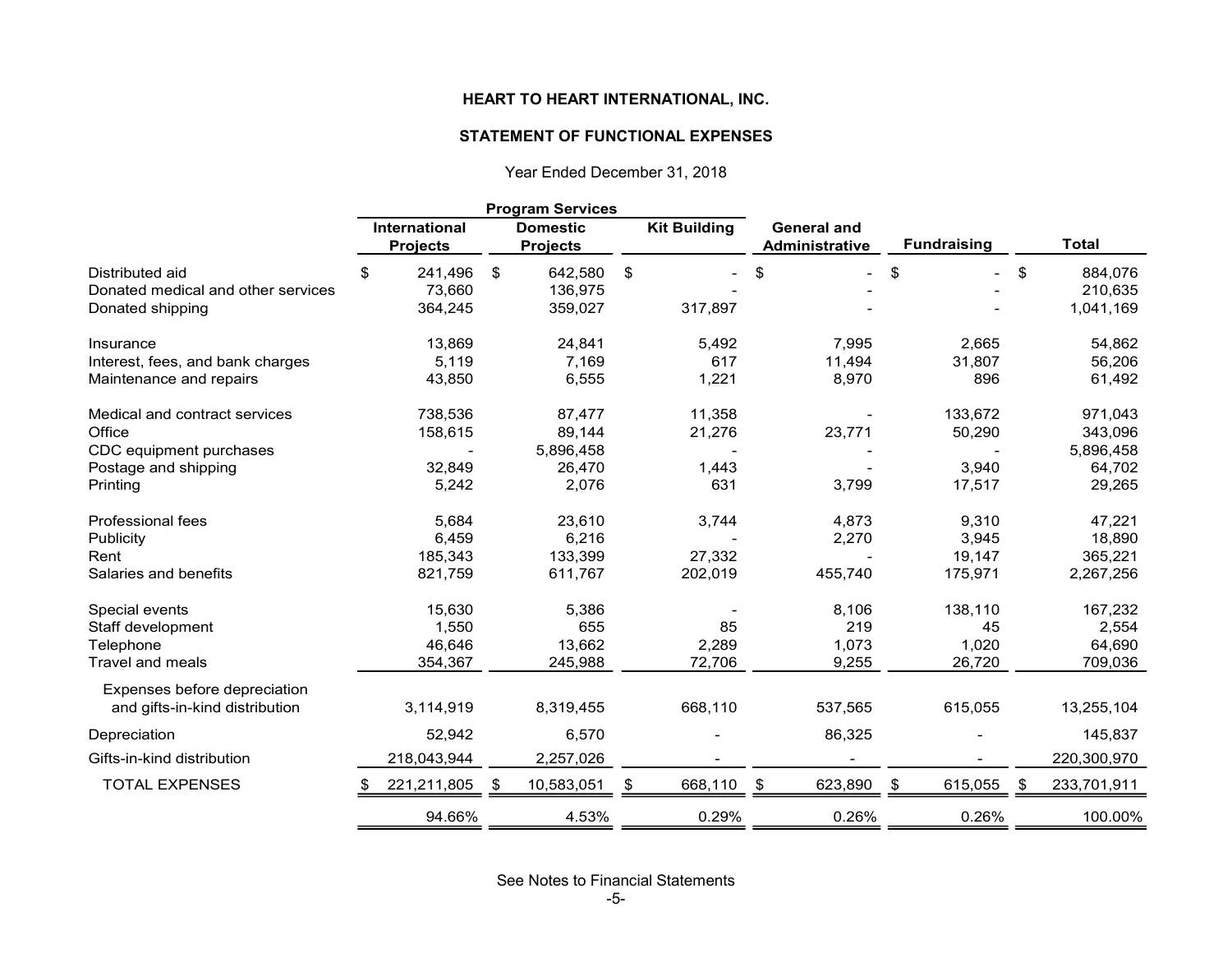## STATEMENT OF FUNCTIONAL EXPENSES

Year Ended December 31, 2017

|                                                                | <b>Program Services</b>          |                           |                                            |                                         |                |                    |               |              |  |
|----------------------------------------------------------------|----------------------------------|---------------------------|--------------------------------------------|-----------------------------------------|----------------|--------------------|---------------|--------------|--|
|                                                                | International<br><b>Projects</b> |                           | <b>Domestic</b><br><b>Projects</b>         | <b>General and</b><br>Administrative    |                | <b>Fundraising</b> |               | <b>Total</b> |  |
| Distributed aid                                                | \$<br>240,072 \$                 |                           | 260,490 \$                                 | $\blacksquare$                          | $\mathfrak{S}$ | $\sim$             | -\$           | 500,562      |  |
| Donated medical and other services                             | 138,056                          |                           | 775,192                                    |                                         |                |                    |               | 913,248      |  |
| Donated shipping                                               | 897,718                          |                           | 664,975                                    |                                         |                |                    |               | 1,562,693    |  |
| Insurance                                                      | 32,070                           |                           | 20,680                                     | 6,385                                   |                | 855                |               | 59,990       |  |
| Interest, fees, and bank charges                               | 22,389                           |                           | 29,743                                     | 14,964                                  |                | 28,774             |               | 95,870       |  |
| Maintenance and repairs                                        | 127,149                          |                           | 10,283                                     | 3,116                                   |                | 726                |               | 141,274      |  |
| Medical and contract services                                  | 1,274,025                        |                           | 111,824                                    | 3,226                                   |                | 21,927             |               | 1,411,002    |  |
| Office                                                         | 191,466                          |                           | 102,655                                    | 12,835                                  |                | 53,785             |               | 360,741      |  |
| Postage and shipping                                           | 15,015                           |                           | 47,393                                     |                                         |                | 2,848              |               | 65,256       |  |
| Printing                                                       | 2,485                            |                           | 17,435                                     | 93                                      |                | 19,849             |               | 39,862       |  |
| Professional fees                                              | 4,658                            |                           | 10,990                                     | 17,246                                  |                | 409                |               | 33,303       |  |
| Publicity                                                      | 665                              |                           | 1,939                                      |                                         |                | 924                |               | 3,528        |  |
| Rent                                                           | 198,071                          |                           | 127,154                                    | 18,355                                  |                | 11,120             |               | 354,700      |  |
| Salaries and benefits                                          | 743,484                          |                           | 831,443                                    | 307,784                                 |                | 92,604             |               | 1,975,315    |  |
| Special events                                                 | 3,156                            |                           | 1,718                                      | 1,401                                   |                | 7,022              |               | 13,297       |  |
| Staff development                                              |                                  |                           |                                            | 137                                     |                | 20                 |               | 157          |  |
| Telephone                                                      | 51,579                           |                           | 15,415                                     | 2,777                                   |                | 575                |               | 70,346       |  |
| Travel and meals                                               | 679,172                          |                           | 545,805                                    | 10,701                                  |                | 14,036             |               | 1,249,714    |  |
| Other                                                          | 24,506                           |                           | 10,000                                     |                                         |                |                    |               | 34,506       |  |
| Expenses before depreciation<br>and gifts-in-kind distribution | 4,645,736                        |                           | 3,585,134                                  | 399,020                                 |                | 255,474            |               | 8,885,364    |  |
| Depreciation                                                   | 29,913                           |                           | 5,323                                      | 71,392                                  |                |                    |               | 106,628      |  |
| Gifts-in-kind distribution                                     | 92,382,291                       |                           | 1,361,393                                  |                                         |                |                    |               | 93,743,684   |  |
| <b>TOTAL EXPENSES</b>                                          | 97,057,940                       | $\boldsymbol{\mathsf{S}}$ | 4,951,850                                  | $\boldsymbol{\mathsf{S}}$<br>470,412 \$ |                | 255,474            | $\frac{1}{2}$ | 102,735,676  |  |
|                                                                | 94.47%                           |                           | 4.82%                                      | 0.46%                                   |                | 0.25%              |               | 100.00%      |  |
|                                                                |                                  |                           | See Notes to Financial Statements<br>$-6-$ |                                         |                |                    |               |              |  |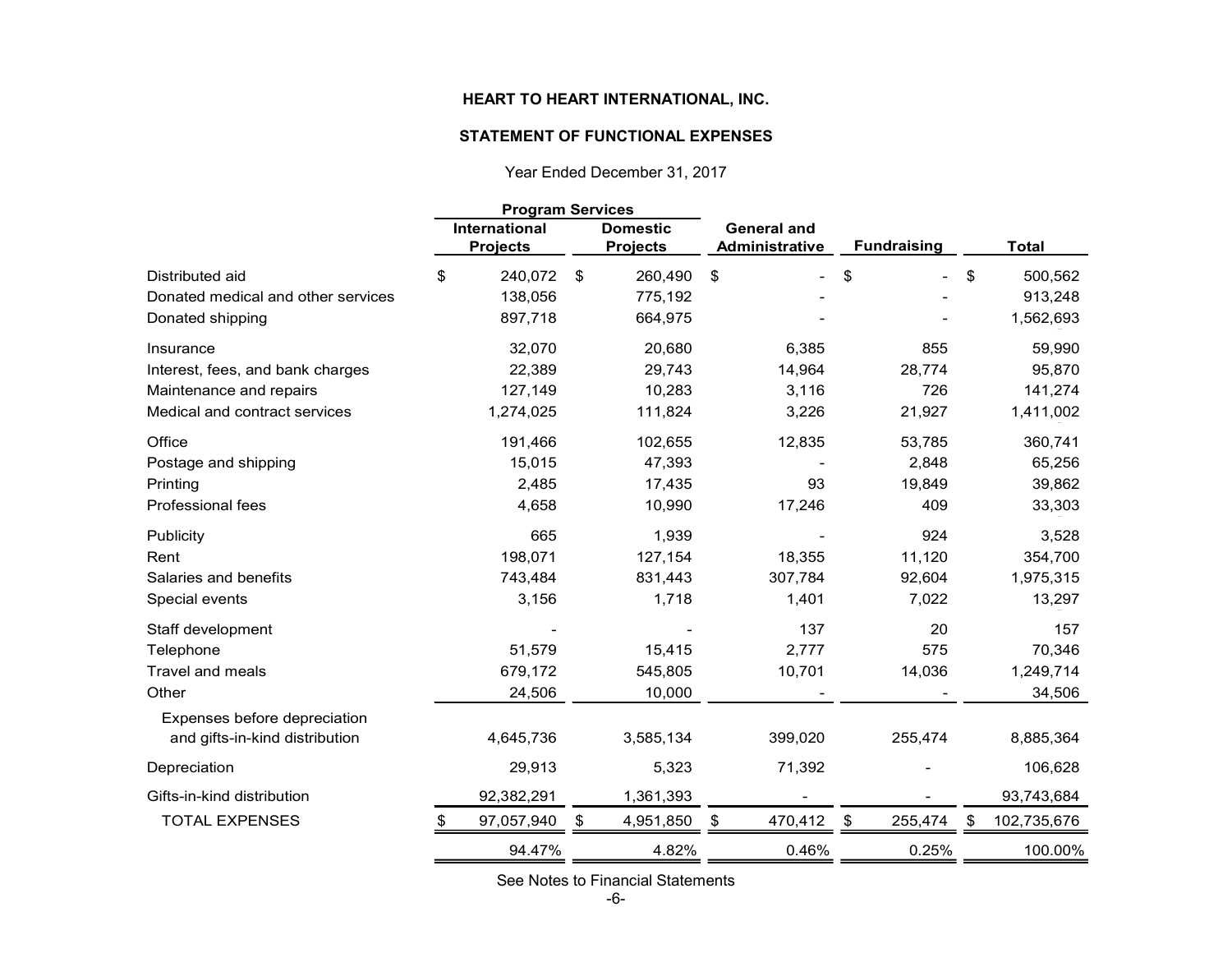## STATEMENTS OF CASH FLOWS

Years Ended December 31, 2018 and 2017

|                                                                                               | 2018           |    | 2017           |
|-----------------------------------------------------------------------------------------------|----------------|----|----------------|
| <b>CASH FLOWS FROM OPERATING ACTIVITIES</b>                                                   |                |    |                |
| Changes in net assets                                                                         | (20, 161, 174) | S  | 36,248,501     |
| Adjustments to reconcile changes in net assets to net<br>cash flows from operating activities |                |    |                |
| Depreciation                                                                                  | 145,837        |    | 106,628        |
| Loss (gain) on sale of assets                                                                 | 4,424          |    | (7,660)        |
| Realized and unrealized loss (gain) on investments                                            | 1,086          |    | (3,777)        |
| Donated property and equipment                                                                |                |    | (7, 466)       |
| Contributions to finance capital campaign                                                     | (2,007,168)    |    |                |
| Decrease (increase) in operating assets                                                       |                |    |                |
| Inventory                                                                                     | 22,306,518     |    | (30, 590, 850) |
| Accounts receivable                                                                           | (95, 361)      |    |                |
|                                                                                               |                |    | (3,744)        |
| Pledges receivable                                                                            |                |    | 75,000         |
| Grant receivable                                                                              | 216,723        |    | 17,303         |
| Federal grants receivable                                                                     | (1,725,455)    |    |                |
| Other current assets                                                                          | (13, 594)      |    | (38,063)       |
| Increase (decrease) in operating liabilities                                                  |                |    |                |
| Accounts payable                                                                              | 1,732,305      |    | (24, 234)      |
| <b>Accrued liabilities</b>                                                                    | (48, 370)      |    | 64,415         |
| Deferred revenue                                                                              | 185,857        |    | (230, 566)     |
| NET CASH FLOWS FROM OPERATING ACTIVITIES                                                      | 541,628        |    | 5,605,487      |
| <b>CASH FLOWS FROM INVESTING ACTIVITIES</b>                                                   |                |    |                |
| Purchase of property and equipment                                                            | (9,509,054)    |    | (369, 249)     |
| Proceeds from notes receivable                                                                |                |    | 50,000         |
| Proceeds from sale of property and equipment                                                  | 69,388         |    | 12,000         |
| Purchase of certificates of deposit                                                           |                |    | (340, 883)     |
| Proceeds from sale of ceritficates of deposit                                                 | 216,304        |    | ٠              |
| NET CASH FLOWS FROM INVESTING ACTIVITIES                                                      | (9, 223, 362)  |    | (648, 132)     |
| <b>CASH FLOWS FROM FINANCING ACTIVITIES</b>                                                   |                |    |                |
| Receipts for capital campaign                                                                 | 1,150,270      |    |                |
| Net activity on line of credit                                                                |                |    | (249, 442)     |
| Repayment of long-term debt                                                                   | (336, 669)     |    | (138, 611)     |
| Proceeds from long-term debt                                                                  | 7,975,000      |    |                |
| Principal payments on capital lease                                                           |                |    | (39, 147)      |
| NET CASH FLOWS FROM FINANCING ACTIVITIES                                                      | 8,788,601      |    | (427,200)      |
|                                                                                               |                |    |                |
| NET CHANGES IN CASH AND CASH EQUIVALENTS                                                      | 106,867        |    | 4,530,155      |
| CASH AND CASH EQUIVALENTS, BEGINNING OF YEAR                                                  | 5,842,555      |    | 1,312,400      |
| CASH AND CASH EQUIVALENTS, END OF YEAR                                                        | 5,949,422      |    | 5,842,555      |
| SUPPLEMENTAL NONCASH INVESTING AND FINANCING ACTIVITIES                                       |                |    |                |
|                                                                                               |                | \$ | 7,466          |
| Donated property and equipment (Note 9)                                                       |                |    |                |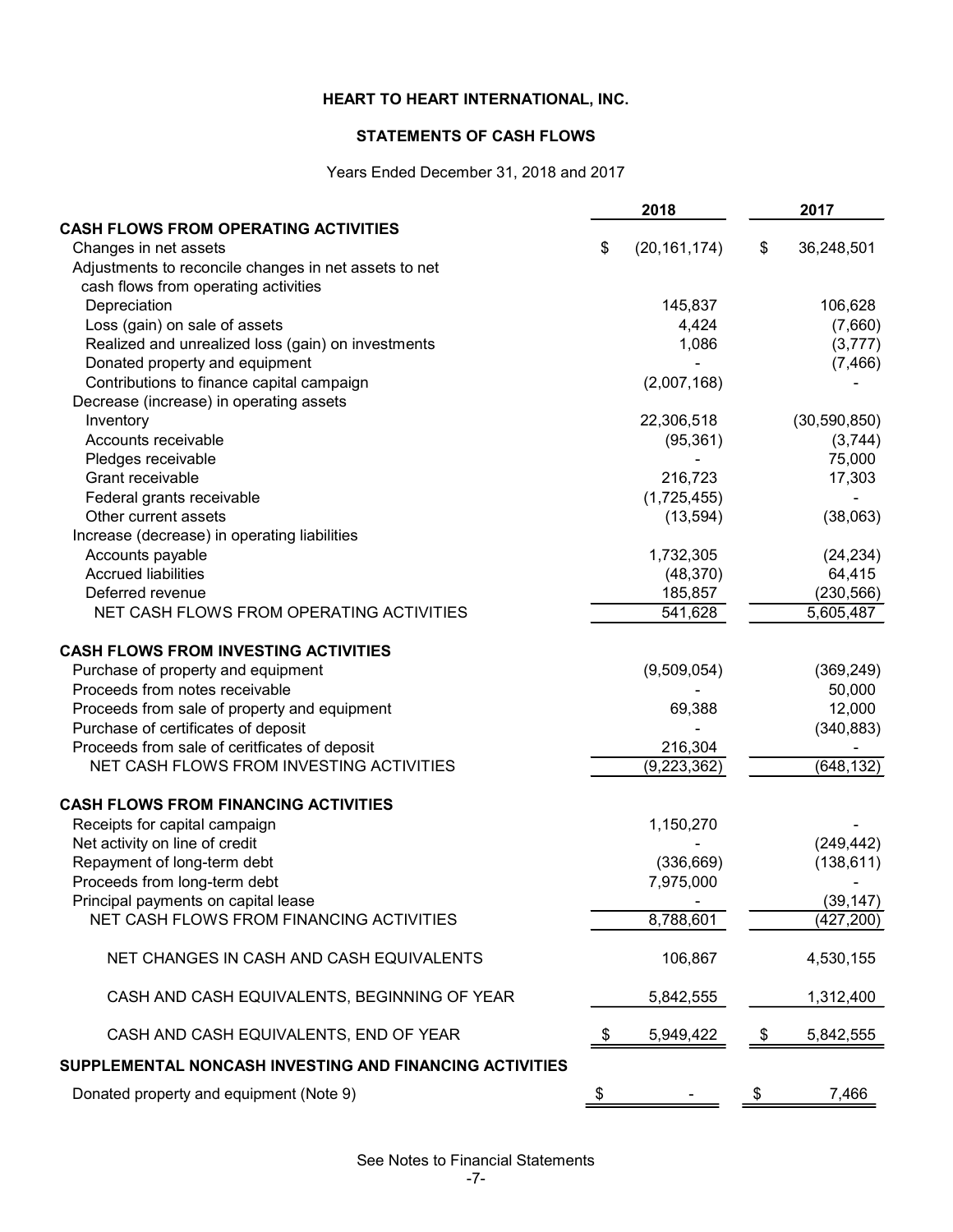#### NOTES TO FINANCIAL STATEMENTS

#### (1) Summary of significant accounting policies

Organization – Heart To Heart International, Inc. (the "Organization"), a Kansas non-profit corporation, provides crisis response assistance and specific ongoing health care support to communities in need domestically and internationally. The Organization actively engages the services of volunteers through its initiatives, and it distributes medical supplies, pharmaceuticals, and other products to other relief agencies and communities in need.

The Organization currently operates and supports more than a dozen clinics in Haiti. The Organization responded after the earthquake in January 2010 and continues to work towards healthier communities in Haiti – providing continuing medical education and other needs in Haiti.

The Organization's donor base for cash contributions primarily consists of individuals, businesses, civic groups, and foundations located throughout the United States. Gifts-in-kind are also received primarily from medical supply and pharmaceutical companies located throughout the United States.

In November of 2018, the Heart to Heart International Foundation ("HHIF") received determination from the Internal Revenue Service that effective from August 2017 it was exempt from federal income taxes under Internal Revenue Code (IRC) 501(c)(3) and is a public charity. The HHIF is listed as a Type 1 supporting organization under IRC  $509(a)(3)$  meaning it is operated, supervised, or controlled by another public charity, in this case, Heart to Heart International. HHIF is qualified to receive tax deductible bequests, devised, transfers, or gifts and will become operational in 2019.

**Basis of accounting** – The Organization's financial statements are prepared on the accrual basis of accounting.

Basis of presentation – In accordance with the limitations, designations, and restrictions placed on the use of resources available to the Organization, the following classifications are utilized according to the nature and purpose of the resources:

- $\circ$  Net assets without donor restrictions: Net assets that are not subject to donor-imposed stipulations. Net assets without donor restrictions may be designated for specific purposes by action of the Organization's Board of Directors.
- $\circ$  Net assets with donor restrictions: Net assets whose use by the Organization is subject to donor-imposed or legal stipulations that can be fulfilled by actions of the Organization pursuant to those stipulations or that expire by the passage of time. Amounts received that are restricted for future periods or restricted by the donor for specific purposes are reported as net assets with donor restrictions. Net assets with donor restrictions are released from restriction when the expenses are incurred for their designated purpose or when the time restriction has expired.

Cash and cash equivalents – Cash and cash equivalents consist of available cash balances on deposit at financial institutions and short-term money market investments as well as short-term highly liquid investments that are readily convertible to known amounts of cash with original maturities of three months or less.

Certificates of deposit – Certificates of deposit are maintained at cost-basis and interest is paid out on a varying schedule throughout the year. The Organization's certificate of deposit at December 31, 2018 has an interest rate of 1.27% and a maturity date of November 15, 2019. The Organization's certificate of deposits at December 31, 2017 had interest rates between 1.02% and 1.24% and maturity dates ranging from March 15, 2018 to November 15, 2018.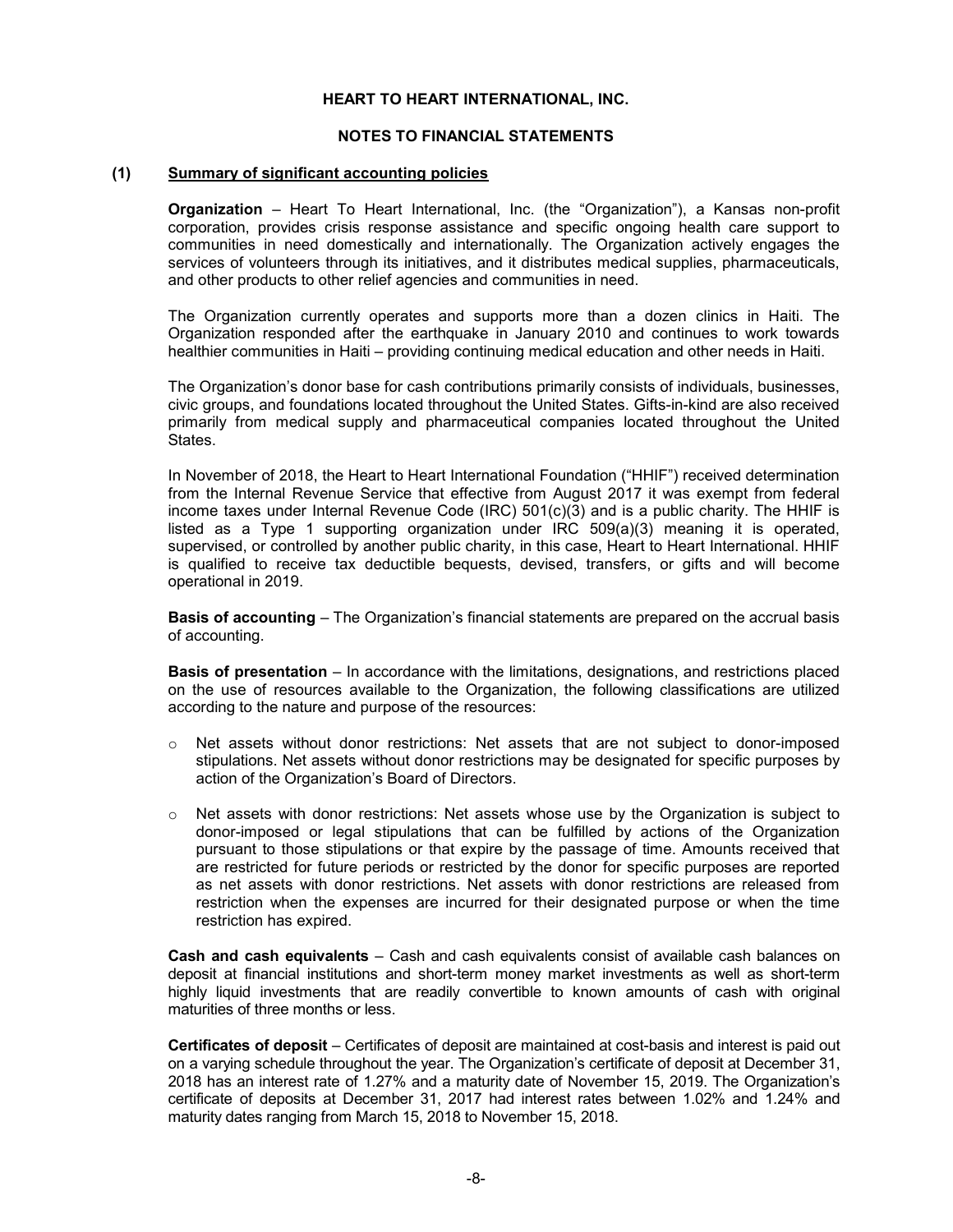#### NOTES TO FINANCIAL STATEMENTS

#### (1) Summary of significant accounting policies (continued)

Concentration of risk – The Organization largely maintains its cash balances in financial institutions located in the greater Kansas City, Missouri area. Most of these U.S. deposits are distributed between various banks so as to maintain balances no greater than \$250,000 insured limit per bank. The Organization also has checking accounts in Haiti that are uninsured. Accordingly, at December 31, 2018 and 2017, the Organization's uninsured cash and cash equivalents amounted to \$565,118 and \$628,740, respectively.

Investments – The Organization carries its investments at their fair values. Investment income, net, is reported on the statements of activities and consists of interest, dividends, and realized and unrealized gains and losses.

**Income taxes** – The Organization is exempt from income taxes under Section  $501(c)(3)$  of the Internal Revenue Code as a not-for-profit organization. In addition, the Organization has been classified as a publicly-supported organization which is not a private foundation within the meaning of Section 509(a)(1) of the Code. Accordingly, no provision has been made for Federal income tax. The Organization's present accounting policy for the evaluation of uncertain tax positions is to review those positions on an annual basis. A liability would be recorded in the financial statements during the period which, based on all available evidence, believes it is more likely than not that the tax position would not be sustained upon examination by taxing authorities and the liability would be incurred by the Organization. No accrual has been recorded at December 31, 2018 or 2017, as management does not believe any material uncertainties exist.

Inventory – Purchased inventory is recorded at the lower of cost or market and is valued on a firstin, first-out basis. Donated inventory is recorded at the estimated fair value of the donated goods at the date of donation.

During the year ended December 31, 2018, medical donated inventory was recorded at fair value using the wholesale acquisition cost (WAC) method at the date of donation. WAC is defined in federal law as the manufacturer's list price for the drug to wholesalers or direct purchases, not including prompt pay or other discounts, rebates, or reductions, for the most recent month for which information is available. The Organization uses a data tool developed by First Databank, an international provider of data for pharmaceutical products and services, to obtain the WAC for medical donated inventory received.

During the year ended December 31, 2017, medical donated inventory was recorded at fair value based upon the estimate wholesale value of gifts received at the date of donation. Under this method, several methodologies were used in the determination of estimated wholesale value, including values provided by the donor, published industry pricing guides, internally-researched values, and internal average values for like-kind items.

For both the years ended December 31, 2018 and 2017 non-medical donated inventory was estimated at fair value based upon the Organization's estimate of the wholesale values that would be received for selling the goods in their principal market, considering their condition and utility for use at the time the goods are donated. The inventory is not available for sale.

The Organization records a loss for the decrease in value of any slow-moving or expired inventory and this is reflected as an inventory valuation adjustment. This was \$17,238,017 and \$1,999,300 for the years ended December 31, 2018 and 2017, respectively.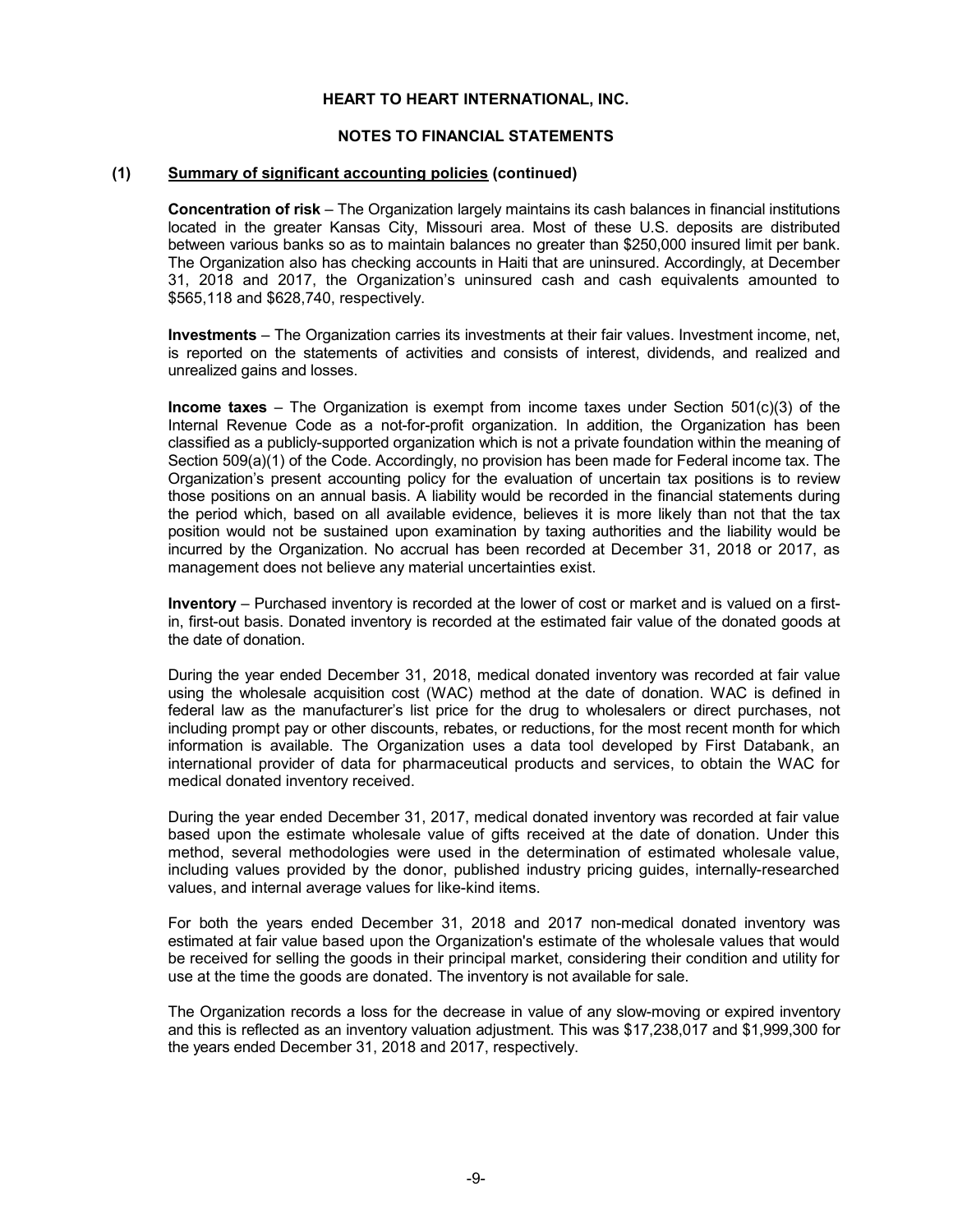#### NOTES TO FINANCIAL STATEMENTS

#### (1) Summary of significant accounting policies (continued)

Property and equipment – Property and equipment are stated at cost or the fair market value at date of gift for donated assets, less accumulated depreciation. If a donor stipulates how long the assets must be used, the contribution is recorded as restricted support. In the absence of such stipulation, a contribution of property and equipment is recorded as unrestricted support. Maintenance and repairs are charged to expense as incurred. When items of property and equipment are sold or retired, the related cost is removed from the accounts and any gain or loss is included in the results of operations. Depreciation is computed using the straight-line method over the estimated useful lives of the assets as follows:

| <b>Assets</b>           | <b>Estimated Useful Lives</b> |
|-------------------------|-------------------------------|
| <b>Buildings</b>        | 39 vears                      |
| Building improvements   | $5 - 10$ years                |
| Furniture and equipment | $5 - 10$ years                |
| Computer equipment      | $3 - 5$ years                 |
| <b>Vehicles</b>         | $3 - 10$ years                |

Gifts-in-kind: Donated shipping – The Organization recorded \$1,041,169 and \$1,562,693 in shipping expense for overseas and domestic freight during the years ended December 31, 2018 and 2017, respectively. The donated shipping is also included as revenue in unrestricted support and revenue.

Use of estimates – The preparation of financial statements in conformity with accounting principles generally accepted in the United States of America requires management to make estimates and assumptions that affect the reported amounts of assets and liabilities and disclosure of contingent assets and liabilities at the date of the financial statements and the reported amounts of revenues and expenses during the reporting period. Actual results could differ from those estimates. The significant estimates used in the Organization's financial statements include the valuation of gift-in-kind contributions and related inventory, the allocation of expenses on a functional basis to various program services and supporting activities, and the estimated useful lives used to depreciate property and equipment.

Revenue recognition – Cash and gift-in-kind contributions are received from individuals as well as domestic and multinational organizations. These contributions, including unconditional promises, are recognized as revenues when the donor's unconditional commitment is received. All contributions are considered to be without donor restriction use unless specifically restricted by the donor. Conditional promises to give are recognized only when the conditions on which they depend are substantially met.

A number of unpaid volunteers have made significant contributions of their time to the activities of the Organization without compensation. The Organization receives many volunteer hours from a variety of skilled personnel such as doctors, nurses, and other specialists. The value of these donated services that meets the criteria for recognition is reported as donated services in the accompanying statements of activities. These amounts are reflected at fair value in the financial statements which amounted to \$210,635 and \$913,248 for the years ended December 31, 2018 and 2017, respectively. In addition, approximately 14,480 and 30,380 volunteer hours were provided to the Organization during the years ended December 31, 2018 and 2017, respectively, for which no value has been assigned. Contributed service time meets the criteria to be recorded in the financial statements if it requires specialized skills, the service is being provided by an individual who possesses those skills, and if the service would typically need to be purchased if not contributed.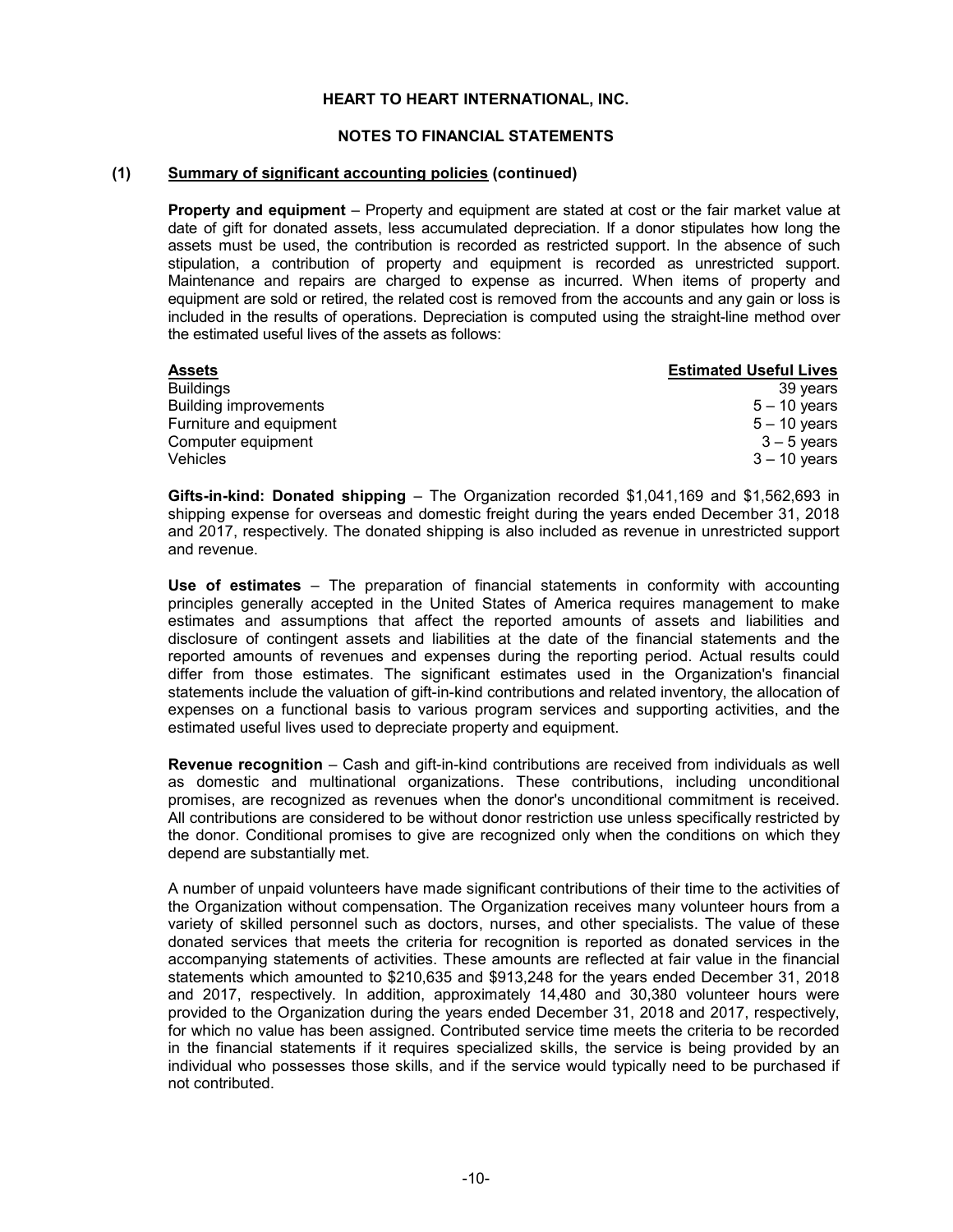#### NOTES TO FINANCIAL STATEMENTS

#### (1) Summary of significant accounting policies (continued)

Accounts receivable – Accounts receivable reflect balances due from companies for PowerServ events and nominal amounts owed for travel expenditures incurred by employees. The Organization determined there was no allowance for uncollectible amounts as of December 31, 2018 and 2017.

Functional expenses – The costs of providing the various programs and other activities have been summarized on a functional basis in the statements of activities. Certain costs have been allocated among the programs and supporting services benefited as depicted in the accompanying statements of functional expenses. Expenses that can be identified with a specific program, general and administrative function, or fundraising effort are allocated directly to those functional categories. Other expenses that are common to several functions are allocated by management's estimate of resources devoted to the programs or support source using allocations. Salaries and benefits are allocated based upon actual time incurred. Rent is allocated based upon estimated square footage. All other costs are either directly allocated or are allocated based upon actual time incurred. Direct benefit to donor costs have been included in fundraising costs on the statements of functional expenses as the associated costs are not material in relation to the financial statements taken as a whole. During the year ended December 31, 2018 the Organization began allocating expenses to an additional program category: kit building. During the year ended December 31, 2017, the Organization did not any allocate expenses to this functional category because the amount was immaterial.

Deferred revenue – The Organization records deferred revenue related to funds received for future programmatic events and for unspent funds received classified as exchange transactions.

Advertising costs - Advertising costs are charged to operations when incurred. Advertising expenses totaled \$18,890 and \$3,528 for the years ended December 31, 2018 and 2017, respectively.

Recent accounting pronouncements – During 2018 the Organization adopted the Financial Accounting Standards Board ("FASB") Accounting Standards Update ("ASU") 2016-14, Not-forprofit Entities (Topic 958) - Presentation of Financial Statements of Not-for-profit Entities. This standard addresses the complexity and understandability of net asset classification, information about liquidity and the availability of resources, and provides expanded disclosure of expenses presented by functional categories. Certain items in the 2017 financial statements have been reclassified to conform to the 2018 presentation that incorporates the change in net asset classification from unrestricted, temporarily restricted, and permanently restricted to net assets without donor restrictions and net assets with donor restrictions.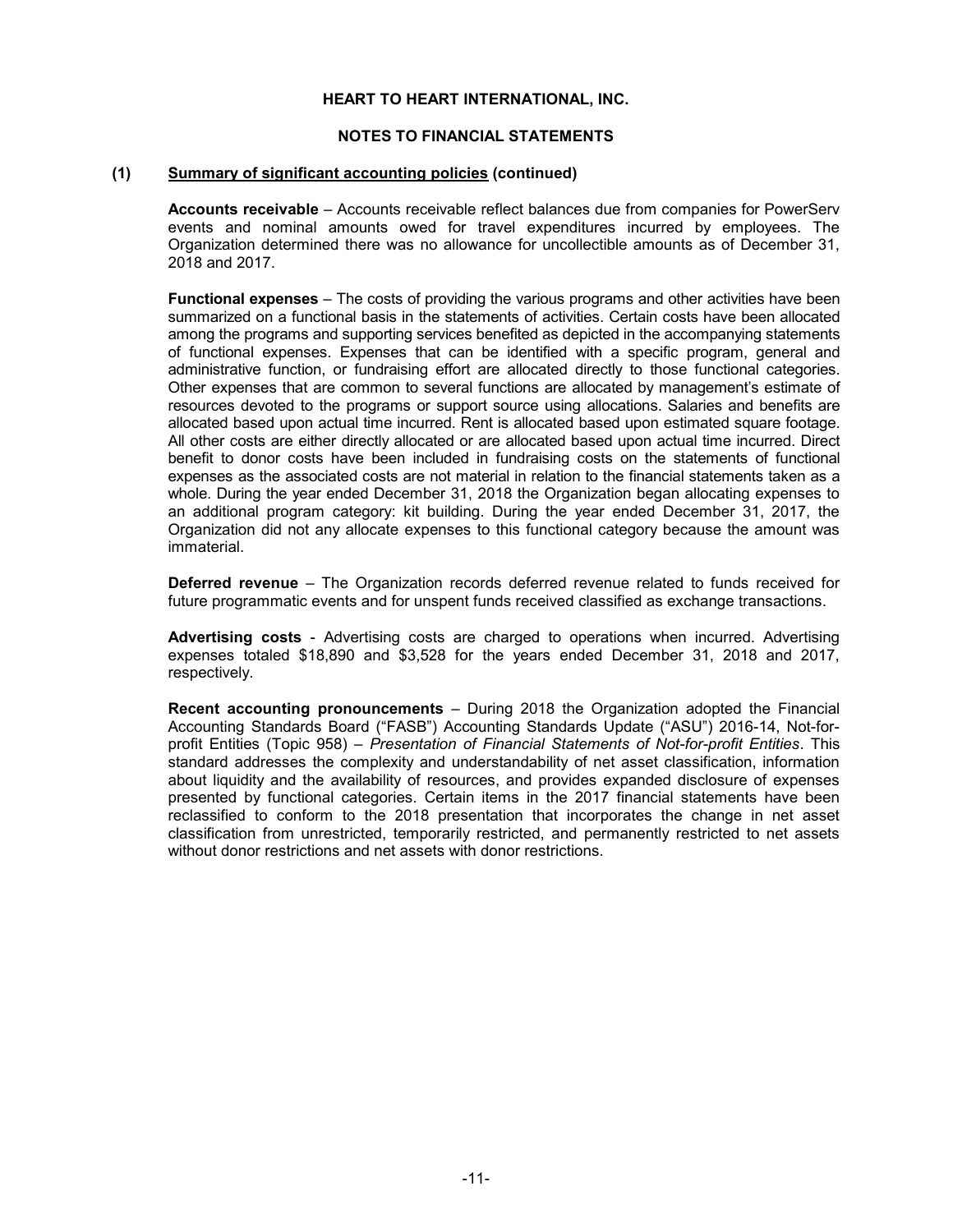#### NOTES TO FINANCIAL STATEMENTS

#### (2) Pledges receivable

Pledges receivable that are expected to be collected within one year are recorded at net realizable value and are not discounted. Pledges receivable that are expected to be collected in more than one year are recorded at the present value of their estimated future cash flows. The discounts on those amounts are computed using interest rates applicable to the years in which the promises are received. The discount rate used in valuing pledges receivable was 5%. Amortization of the discounts is included in contribution revenue. The Organization determined there was no allowance for uncollectible amounts as of December 31, 2018 and 2017. Pledges receivable consist of the following at December 31:

| 2018      | 2017 |                          |
|-----------|------|--------------------------|
| 490,000   |      | $\blacksquare$           |
| 439,000   |      | $\overline{\phantom{0}}$ |
| 929,000   |      | ۰                        |
| (72, 102) |      | ۰                        |
| 856,898   |      | $\overline{\phantom{0}}$ |
|           |      | \$                       |

#### (3) Grants receivable

Grants receivable that are expected to be collected within one year are recorded at net realizable value and are not discounted. Grants receivable that are expected to be collected in more than one year are recorded at the present value of their estimated future cash flows. The discounts on those amounts are computed using interest rates applicable to the years in which the promises are received. The discount rate used in valuing grants receivable was 5%. Amortization of the discounts is included in contribution revenue. The Organization determined there was no allowance for uncollectible amounts as of December 31, 2018 and 2017. Grants receivable consist of the following at December 31:

|                             | 2018           | 2017      |
|-----------------------------|----------------|-----------|
| In less than one year       | \$<br>212,502  | 224,169   |
| In one to five years        | $\blacksquare$ | 212,502   |
|                             | 212,502        | 436,671   |
| Less present value discount | (5,849)        | (13, 295) |
| Total grants receivable     | 206,653        | 423,376   |

#### (4) Federal grants receivable

During the year ended December 31, 2018, the Organization received a federal grant with the Center for Disease Control and Prevention (CDC) to help strengthen the U.S. Public Health System response to the opioid crisis in the amount of \$9,515,248 to be spent between the period September 30, 3018 to September 29, 2019. As noted in the Schedule of Expenditures of Federal Awards on page 19, the Organization spent \$5,951,687 in federal funds on this project during the year ended December 31, 2018 and as of December 31, 2018, the Organization was owed  $$1,725,455$  from the CDC for these expenditures.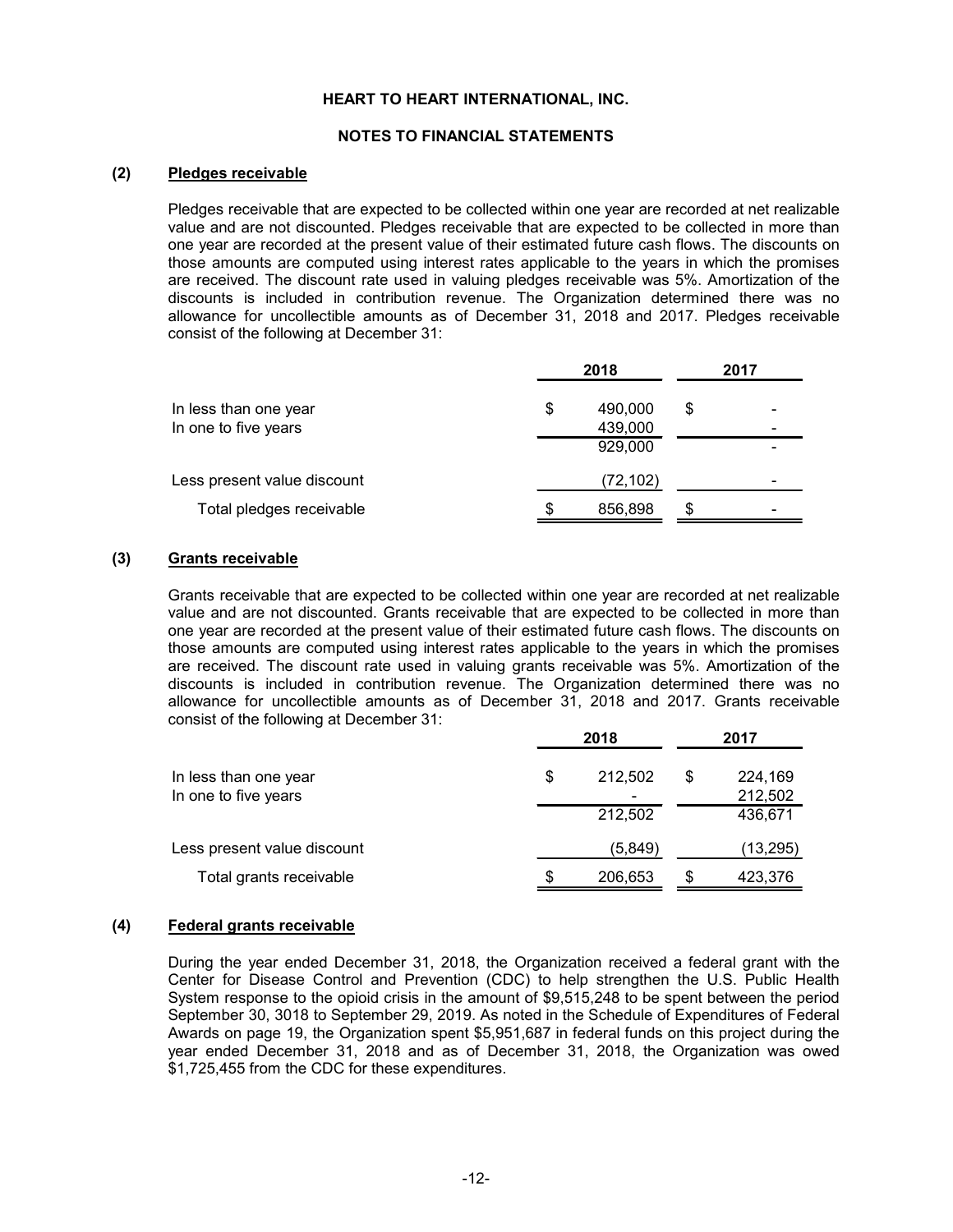#### NOTES TO FINANCIAL STATEMENTS

### (5) Inventory

Inventory consists of the following at December 31:

| 2018       | 2017       |
|------------|------------|
| 12,212,610 | 34,276,068 |
| 3,273,013  | 3,516,073  |
| 15,485,623 | 37,792,141 |
|            |            |

#### (6) Investments

FASB Accounting Standards Codification (ASC) 820-10, Fair Value Measurements and Disclosures (ASC 820-10), requires additional disclosures as part of the financial statements. ASC 820-10 establishes a three-level valuation hierarchy for disclosure of fair value measurements. The valuation hierarchy is based upon the transparency of inputs to the valuation of an asset or liability as of the measurement date. A financial instrument's categorization within the valuation hierarchy is based upon the lowest level of input that is significant to the fair value measurement.

| SC 820-10 establishes a three-level valuation hierarchy for disclosure of fair value<br>easurements. The valuation hierarchy is based upon the transparency of inputs to the valuation<br>an asset or liability as of the measurement date. A financial instrument's categorization within<br>e valuation hierarchy is based upon the lowest level of input that is significant to the fair value<br>∣easurement. |         |                             |         |                       |  |
|-------------------------------------------------------------------------------------------------------------------------------------------------------------------------------------------------------------------------------------------------------------------------------------------------------------------------------------------------------------------------------------------------------------------|---------|-----------------------------|---------|-----------------------|--|
| he three levels are defined as follows:                                                                                                                                                                                                                                                                                                                                                                           |         |                             |         |                       |  |
| Level 1 – Inputs to the valuation methodology are unadjusted quoted prices for identical<br>assets or liabilities in active markets.                                                                                                                                                                                                                                                                              |         |                             |         |                       |  |
| Level 2 – Inputs to the valuation methodology include quoted prices for similar assets and<br>liabilities in active markets, and inputs that are observable for the asset or liability, either<br>directly or indirectly, for substantially the full term of the financial instrument.                                                                                                                            |         |                             |         |                       |  |
| Level 3 - Inputs to the valuation methodology are unobservable and significant to the fair<br>value measurement.                                                                                                                                                                                                                                                                                                  |         |                             |         |                       |  |
| he following table sets forth information about the level within the fair value hierarchy at which<br>e Organization's financial assets and liabilities were measured on a recurring basis at December<br>1, 2018:                                                                                                                                                                                                |         |                             |         |                       |  |
|                                                                                                                                                                                                                                                                                                                                                                                                                   | Level 1 | Level 2                     | Level 3 | Total                 |  |
| Money market pool<br>Equity pool<br>Fixed Income pool                                                                                                                                                                                                                                                                                                                                                             | \$      | 796<br>\$<br>8,986<br>5,772 | \$      | 796<br>8,986<br>5,772 |  |
| Equity security                                                                                                                                                                                                                                                                                                                                                                                                   | 25,074  |                             |         | 25,074                |  |
| Total investments at fair value                                                                                                                                                                                                                                                                                                                                                                                   | 25,074  | \$15,554                    |         | 40,628                |  |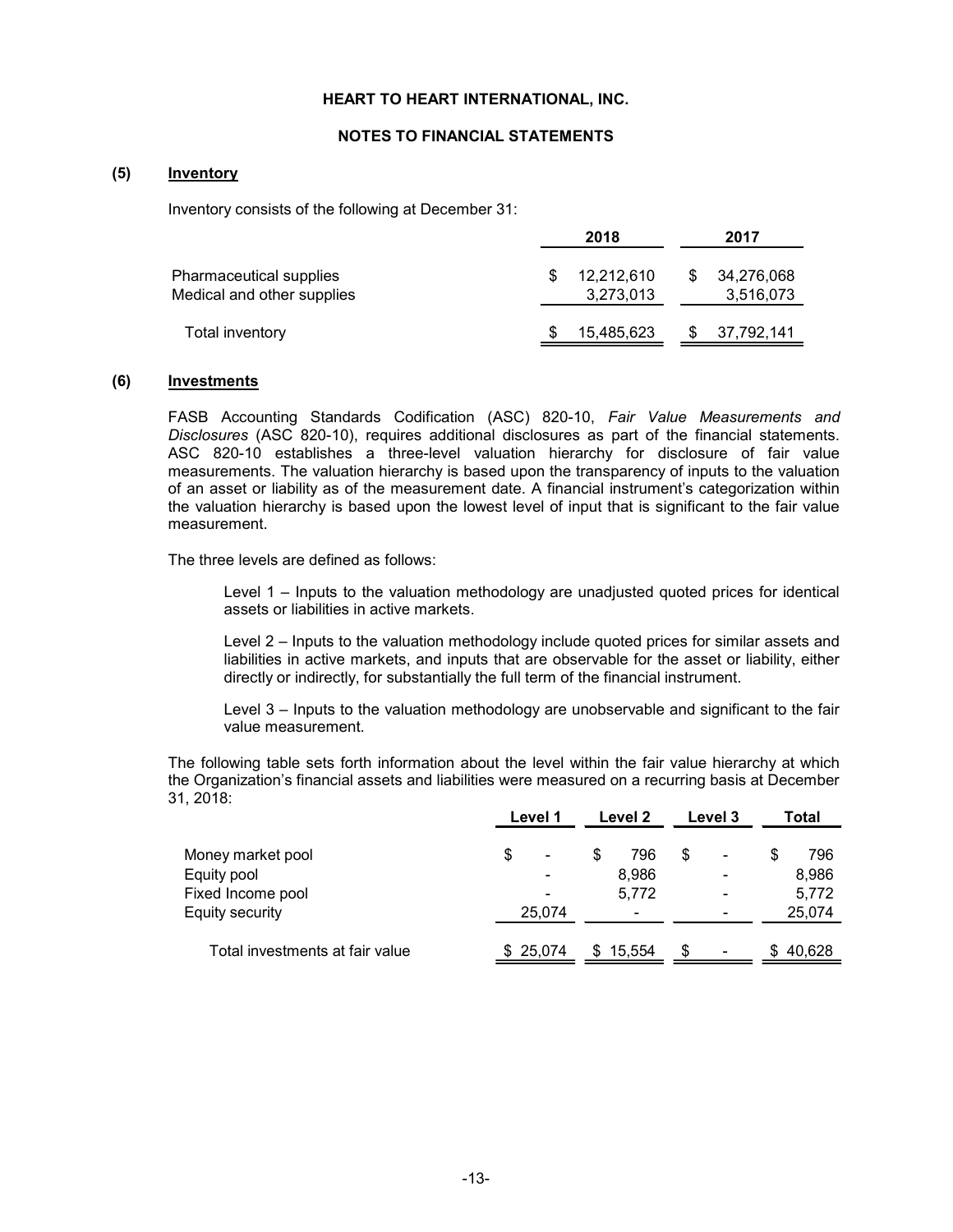#### NOTES TO FINANCIAL STATEMENTS

#### (6) Investments (continued)

|                                                                                                                                                                                                        | HEART TO HEART INTERNATIONAL, INC.   |                    |         |              |
|--------------------------------------------------------------------------------------------------------------------------------------------------------------------------------------------------------|--------------------------------------|--------------------|---------|--------------|
|                                                                                                                                                                                                        | <b>NOTES TO FINANCIAL STATEMENTS</b> |                    |         |              |
| vestments (continued)                                                                                                                                                                                  |                                      |                    |         |              |
|                                                                                                                                                                                                        |                                      |                    |         |              |
| ne following table sets forth information about the level within the fair value hierarchy at which<br>e Organization's financial assets and liabilities were measured on a recurring basis at December |                                      |                    |         |              |
| , 2017:                                                                                                                                                                                                | Level 1                              | Level <sub>2</sub> | Level 3 | <b>Total</b> |
|                                                                                                                                                                                                        | \$                                   | 799<br>\$          | S       | 799<br>\$    |
|                                                                                                                                                                                                        |                                      | 9,958              |         | 9,958        |
| Money market pool<br>Equity pool<br>Fixed income pool                                                                                                                                                  |                                      | 5,745              |         | 5,745        |
| <b>Equity security</b>                                                                                                                                                                                 | 25,212                               |                    |         | 25,212       |

The management of the Organization endeavors to utilize the best available information in measuring fair value. Fair value for the Organization's trading securities was determined by using Level 1 valuation methods. Fair value for the Organization's interest in the common funds of a community foundation was determined using Level 3 valuation methods. The Level 3 investments were based upon stated values obtained from a community foundation.

Investments consist of the following at December 31:

|    | 2018   | 2017 |        |  |
|----|--------|------|--------|--|
| Œ  | 796    | \$   | 799    |  |
|    | 8,986  |      | 9,958  |  |
|    | 5,772  |      | 5,745  |  |
|    | 25,074 |      | 25,212 |  |
| ъĐ | 40,628 | \$   | 41,714 |  |
|    |        |      |        |  |

Investment return is as follows:

|                                                                                 | 2018           | 2017           |
|---------------------------------------------------------------------------------|----------------|----------------|
| Interest and dividends<br>Realized and unrealized gains (losses) on investments | 9.418<br>(086) | 2,785<br>3.777 |
| Total investment return                                                         | 8,332          | 6,562          |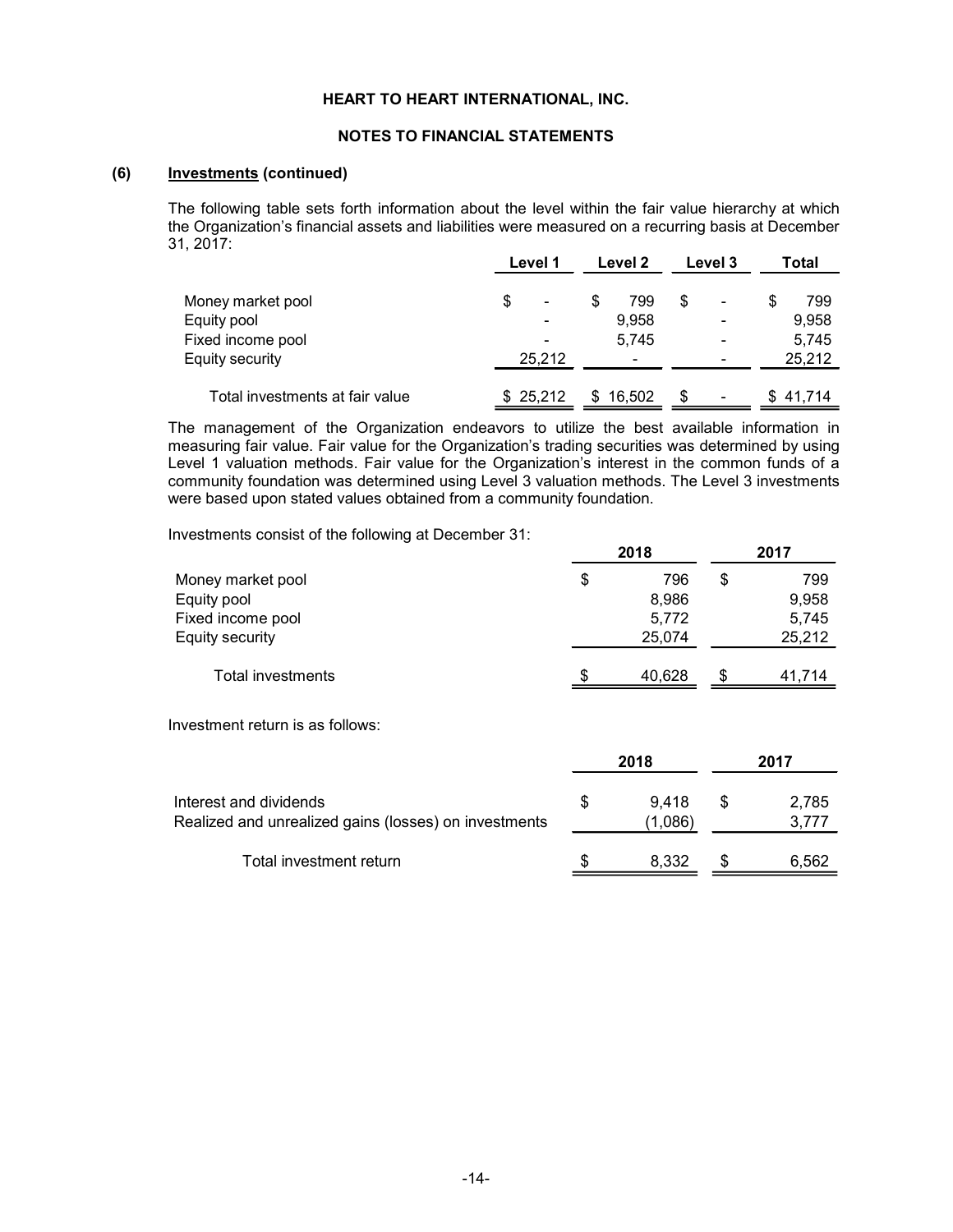## NOTES TO FINANCIAL STATEMENTS

# (7) Property and equipment

| Property and equipment consists of the following at December 31:                                                                                                                                                            |             |      |               |
|-----------------------------------------------------------------------------------------------------------------------------------------------------------------------------------------------------------------------------|-------------|------|---------------|
|                                                                                                                                                                                                                             | 2018        |      | 2017          |
| Cost                                                                                                                                                                                                                        |             |      |               |
| \$<br>Land                                                                                                                                                                                                                  | 9,452,636   | \$   | 86,000        |
| <b>Buildings</b>                                                                                                                                                                                                            | 344,000     |      | 344,000       |
| <b>Building improvements</b>                                                                                                                                                                                                | 362,772     |      | 321,886       |
| Furniture and equipment                                                                                                                                                                                                     | 270,420     |      | 264,421       |
| Computer equipment                                                                                                                                                                                                          | 582,771     |      | 578,621       |
| Vehicles                                                                                                                                                                                                                    | 720,155     |      | 719,023       |
| Total cost                                                                                                                                                                                                                  | 11,732,754  |      | 2,313,951     |
| Accumulated depreciation                                                                                                                                                                                                    | (1,428,533) |      | (1, 299, 135) |
| Net property and equipment                                                                                                                                                                                                  | 10,304,221  | - \$ | 1,014,816     |
| Long-term debt<br>The Organization's long-term debt consists of the following:                                                                                                                                              |             |      |               |
|                                                                                                                                                                                                                             | 2018        |      | 2017          |
| Note payable, secured by real property, monthly payments of<br>\$5,038, including interest at 5.24%, with a final balloon payment<br>in the amount of \$292,530 due February 2019. This note was<br>paid off in March 2018. | \$          | \$   | 336,669       |
| Note payable with monthly principal only payments of \$9,259 and<br>yearly interest due at 3.07% on December 11th. The maturity<br>date is December 2027                                                                    | 1,000,000   |      |               |

# (8) Long-term debt

| Dunun iyo                                                                                                                                                                                                                                                                                                | 577,000     | <del>011</del> ,000 |
|----------------------------------------------------------------------------------------------------------------------------------------------------------------------------------------------------------------------------------------------------------------------------------------------------------|-------------|---------------------|
| <b>Building improvements</b>                                                                                                                                                                                                                                                                             | 362,772     | 321,886             |
| Furniture and equipment                                                                                                                                                                                                                                                                                  | 270,420     | 264,421             |
| Computer equipment                                                                                                                                                                                                                                                                                       | 582,771     | 578,621             |
| Vehicles                                                                                                                                                                                                                                                                                                 | 720,155     | 719,023             |
| Total cost                                                                                                                                                                                                                                                                                               | 11,732,754  | 2,313,951           |
| Accumulated depreciation                                                                                                                                                                                                                                                                                 | (1,428,533) | (1, 299, 135)       |
| Net property and equipment                                                                                                                                                                                                                                                                               | 10,304,221  | 1,014,816<br>\$     |
| Long-term debt                                                                                                                                                                                                                                                                                           |             |                     |
| The Organization's long-term debt consists of the following:                                                                                                                                                                                                                                             |             |                     |
|                                                                                                                                                                                                                                                                                                          | 2018        | 2017                |
| Note payable, secured by real property, monthly payments of<br>\$5,038, including interest at 5.24%, with a final balloon payment<br>in the amount of \$292,530 due February 2019. This note was<br>paid off in March 2018.                                                                              | \$.         | 336,669<br>\$       |
| Note payable with monthly principal only payments of \$9,259 and<br>yearly interest due at 3.07% on December 11th. The maturity<br>date is December 2027.                                                                                                                                                | 1,000,000   |                     |
| Note payable, secured by real property. Interest only payments<br>due monthly until September 2019. Beginning October 2019,<br>monthly payments of principal and interest totaling \$42,299 are<br>due until August 2024. A final balloon payment in the amount of<br>\$6,240,390 is due September 2024. | 6,975,000   |                     |
| Total debt                                                                                                                                                                                                                                                                                               | 7,975,000   | 336,669             |
| Less current portion                                                                                                                                                                                                                                                                                     | (145, 598)  | (43,906)            |
| Non-current debt                                                                                                                                                                                                                                                                                         | \$7,829,402 | \$<br>292,763       |
| Maturities for notes payable are as follows:                                                                                                                                                                                                                                                             |             |                     |
| <b>Years ending December 31,</b>                                                                                                                                                                                                                                                                         |             |                     |
| 2019                                                                                                                                                                                                                                                                                                     | \$          | 145,598             |
| 2020                                                                                                                                                                                                                                                                                                     |             | 251,653             |
| 2021                                                                                                                                                                                                                                                                                                     |             | 260,370             |
| 2022                                                                                                                                                                                                                                                                                                     |             | 268,511             |
| 2023                                                                                                                                                                                                                                                                                                     |             | 277,097             |
| Thereafter                                                                                                                                                                                                                                                                                               |             | 6,771,771           |
| Total                                                                                                                                                                                                                                                                                                    |             | \$7,975,000         |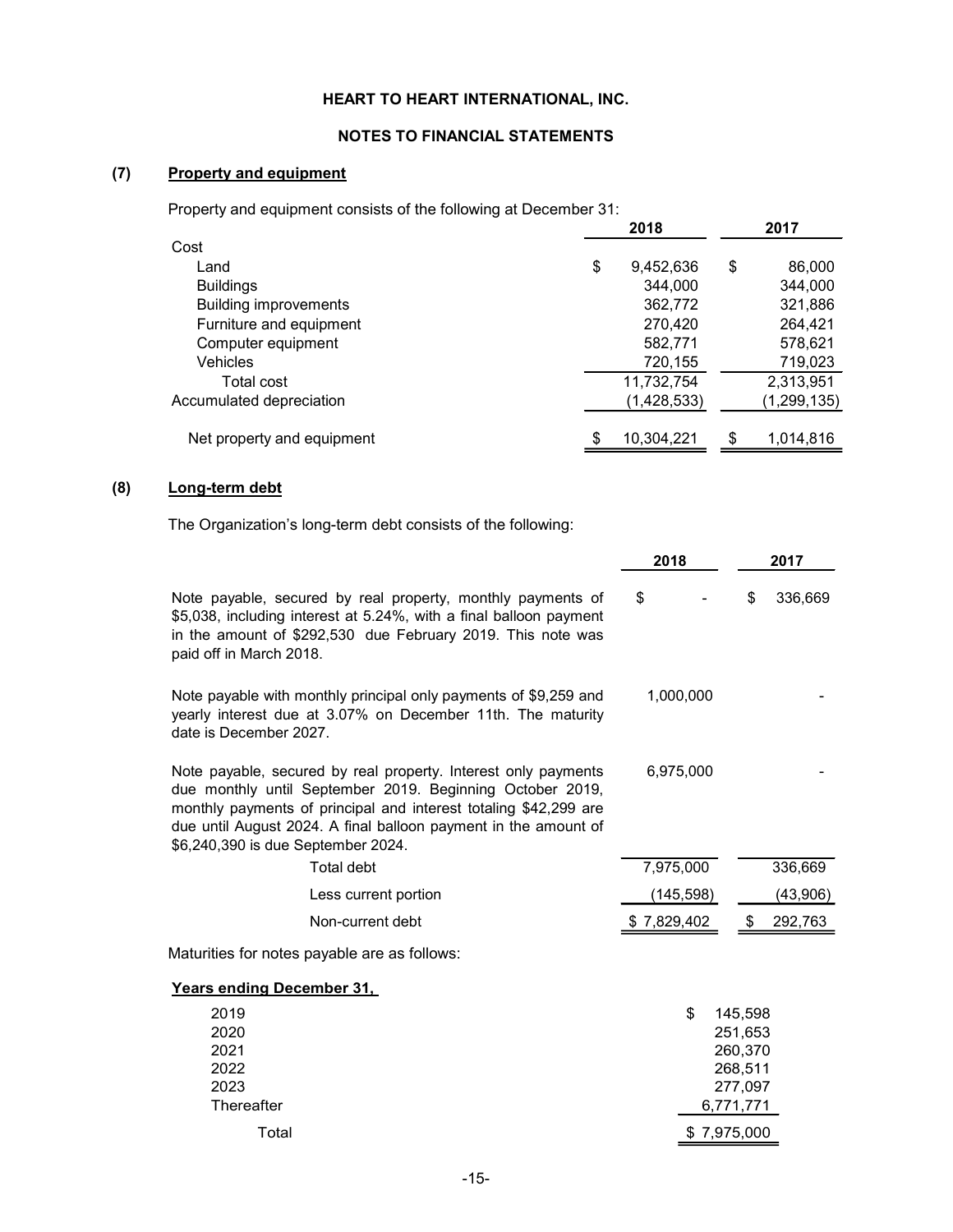#### NOTES TO FINANCIAL STATEMENTS

#### (8) Long-term debt (continued)

The total amount of interest paid during the years ended December 31, 2018 and 2017 was \$2,660 and \$32,035, respectively.

During the years ended December 31, 2018 and 2017 the Organization had available a line of credit up to \$250,000 with a bank at an interest rate of 2 percentage points above the bank's index rate. The balance on this line of credit was \$0 at December 31, 2017. In December 2018 the line of credit was renewed for up to \$250,000 at a fixed interest rate of 3.25% and a revised maturity date of November 2019. The balance on the modified line of credit was \$0 at December 31, 2018. The lines of credit at December 31, 2018 and 2017 were secured by the Organization's deposit accounts held with the bank.

During the years ended December 31, 2018 and 2017, the Organization had available a line of credit up to \$100,000 with a bank at an interest rate of 3.0%. The balance on the line of credit was \$0 at December 31, 2018 and 2017 and was secured by the Organization's deposit accounts held with the bank. The maturity date on the line of credit at December 31, 2018 was July 2019. In April 2019 the Organization modified the line of credit agreement to reduce the available amount to \$75,000. The Organization drew down and paid off the full amount of \$75,000 during April 2019. The line of credit matured in July 2019 and was not renewed.

#### (9) Net assets with donor restrictions

Net assets with donor restrictions consist of funds held for the following purposes:

|                                                 | 2018         | 2017         |
|-------------------------------------------------|--------------|--------------|
| Net Assets with Donor Restrictions              |              |              |
| Restricted for Programs:                        |              |              |
| Cameroon, Africa                                | \$<br>20,820 | \$<br>15,057 |
| NAFC - Lab Project                              | 209,784      | 379,889      |
| <b>Rural Health</b>                             | 250,872      | 474,476      |
| Shipping Grant                                  | 79,533       | 116,842      |
| <b>WHO Certification</b>                        | 367,658      | 339,420      |
| Hurricane Harvey                                |              | 360,047      |
| Hurricane Maria/Peurto Rico Recovery            | 975,159      | 1,394,775    |
| U.S. Crisis Response                            | 821,952      | 620,732      |
| <b>Fleet Management</b>                         | 245,728      |              |
| One Child One Blanket                           |              | 150,000      |
| <b>Total Restricted for Programs</b>            | 2,971,506    | 3,851,238    |
| Resricted as Endowments:                        |              |              |
| <b>Endowment Fund</b>                           | 15,553       | 16,502       |
| <b>Staff Development</b>                        | 2,000        | 2,000        |
| <b>General Perpetuity Fund</b>                  | 52,022       | 53,107       |
| <b>Total Restricted in Perpetuity</b>           | 69,575       | 71,609       |
| <b>Total Net Assets with Donor Restrictions</b> | \$3,041,081  | 3,922,847    |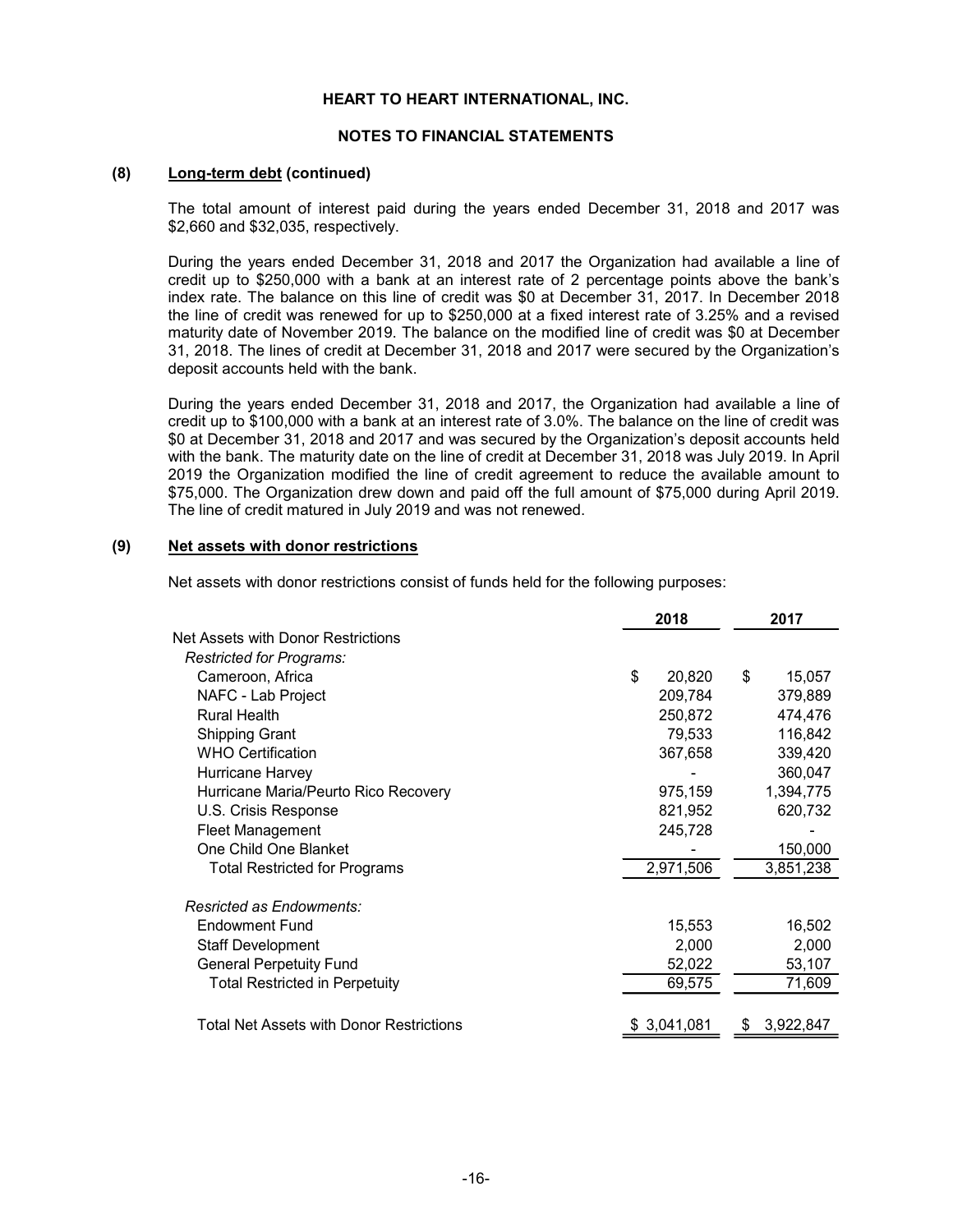#### NOTES TO FINANCIAL STATEMENTS

#### (9) Net assets with donor restrictions (continued)

The sources of releases from net assets with donor restrictions by incurring expenses satisfying the restricted purpose or by occurrence of events specified by the donors were as follows:

|                                                        | 2018          |    | 2017      |
|--------------------------------------------------------|---------------|----|-----------|
| Releases from Net Assets with Donor Restrictions       |               |    |           |
| Cameroon, Africa                                       | \$<br>100,590 | \$ | 319,691   |
| China                                                  |               |    | 5,000     |
| Cuba                                                   | 26,093        |    | 25,219    |
| Hurricane Harvey                                       | 361,775       |    | 995,137   |
| Hurricane Maria/Peurto Rico Recovery                   | 738,814       |    | 993,344   |
| Hurricane Irma                                         | 1,199         |    | 317,912   |
| Hurricane Michael                                      | 133,403       |    |           |
| Haiti                                                  | 210,259       |    | 704,037   |
| Indonesia                                              | 41,365        |    |           |
| Hygiene Kits                                           |               |    | 186,649   |
| NAFC - Lab Project                                     | 180,105       |    | 140,703   |
| Nepal                                                  |               |    | 28,571    |
| <b>Power Serve</b>                                     | 71,349        |    | 86,305    |
| <b>Rural Health</b>                                    | 289,655       |    | 163,375   |
| <b>Shipping Grant</b>                                  | 139,309       |    | 144,030   |
| <b>Syrian Refugees</b>                                 | 19,493        |    | 11,240    |
| U.S. Crisis Response                                   | 271,792       |    | 254,082   |
| <b>WHO Certification</b>                               | 72,104        |    | 10,580    |
| Fleet Management                                       | 4,272         |    |           |
| One Child One Blanklet                                 | 200,000       |    |           |
| Capital Campaign                                       | 2,007,168     |    |           |
| Total Releases from Net Assets with Donor Restrictions | \$4,868,745   | S. | 4,385,875 |

### (10) Endowment fund

The Organization has contributed total assets of \$15,554 and \$16,502 as of December 31, 2018 and 2017, respectively to The Greater Kansas City Community Foundation and Affiliated Trusts, which established the Heart to Heart International Endowment Fund. The purpose of the Endowment Fund is to serve as an endowment for the Organization and its successors. The annual earnings on the account are to be held in perpetuity.

#### (11) Leases

The Organization leases office space, certain office equipment, and vehicles under operating leases through June 2022. Lease expense totaled \$300,099 and \$361,465 for the years ended December 31, 2018 and 2017, respectively. Future minimum rental payments required under operating leases with initial or remaining noncancellable lease terms in excess of one year are:

| 2019  | 249,329<br>\$ |
|-------|---------------|
| 2020  | 179,688       |
| 2021  | 179,688       |
| 2022  | 89,844        |
| Total | 698,549       |

## Years ending December 31,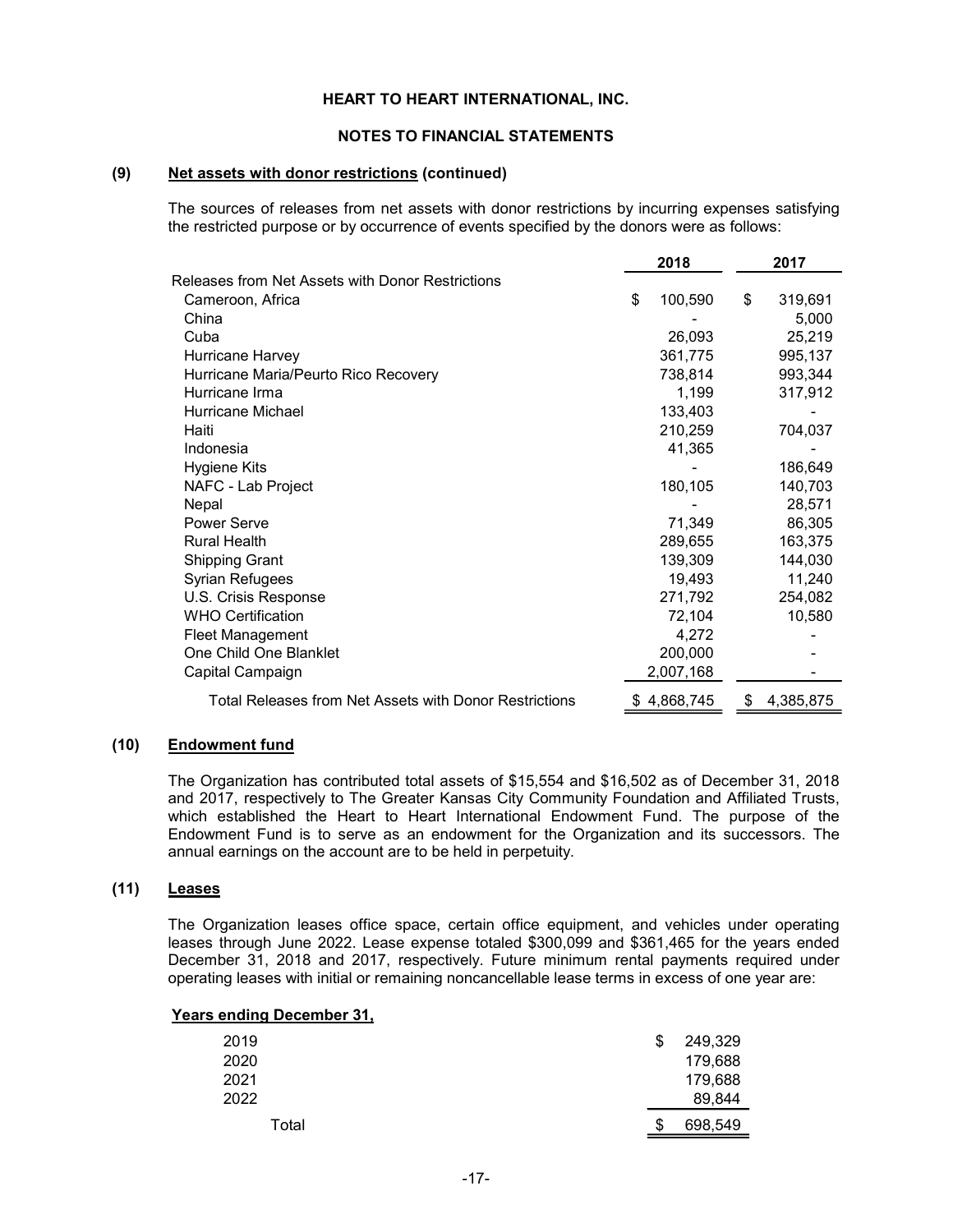### NOTES TO FINANCIAL STATEMENTS

### (12) Liquidity disclosure

The Organization has various sources of liquidity at its disposal, including cash, certificates of deposit, and investments. For purposes of analyzing resources available over a 12-month period, the Organization considers all expenditures related to its ongoing activities to be general expenditures. Additionally, the Organization monitors its budget and anticipates sufficient revenue to cover general expenditures over the next 12 months. Refer to the statement of cash flows which identifies the sources and uses of the Organization's cash. As of December 31, 2018, the following financial assets could be made available within one year of the balance sheet date to meet general obligations: HEART TO HEART INTERNATIONAL, INC.<br> **NOTES TO FINANCIAL STATEMENTS**<br> **CALC**<br> **CASH And investments.** For purposes of liquidity at its disposal, including cash, certificates of<br>
the Organization considers all expenditions r

| Cash and cash equivalents                           | \$<br>5,949,422 |  |
|-----------------------------------------------------|-----------------|--|
| Certificates of deposit                             | 250,000         |  |
| Investments                                         | 40.628          |  |
| Accounts receivable                                 | 104,379         |  |
| Pledges receivable, current portion                 | 472.230         |  |
| Grants receivable, current portion                  | 206,653         |  |
| Federal grants receivable                           | 1,725,455       |  |
|                                                     | 8,748,767       |  |
| Less: Cash subject to donor imposed restrictions    | (3,041,081)     |  |
| Financial assets available for general expenditures | 5,707,686       |  |

### (13) Concentrations

Two donors accounted for 91% and 100% of the Organization's pledges receivable at December 31, 2018 and 2017, respectively. One donor accounted for 100% of the Organization's grants receivable at December 31, 2018 and 2017.

One company accounted for 100% of the Organization's federal grants receivable December 31, 2018. One company accounted for 29% of the Organization's accounts receivable at December 31, 2018. There were no concentrations in accounts receivable at December 31, 2017.

The Organization receives a significant portion of its gifts-in-kind contributions from pharmaceutical and medical supply companies. One company provided approximately 92% and 85% of the gifts-in-kind contributions during the years ended December 31, 2018 and 2017, respectively.

The Organization provides crisis response assistance to support communities, both domestically and internationally, and relies on contributions from its donor base to assist in crisis response activities. The Organization is subject to risks from changes in economic conditions and the occurrence of natural and worldwide disasters. A downturn in the economy or a lack of natural disasters could cause a significant decrease in contributions.